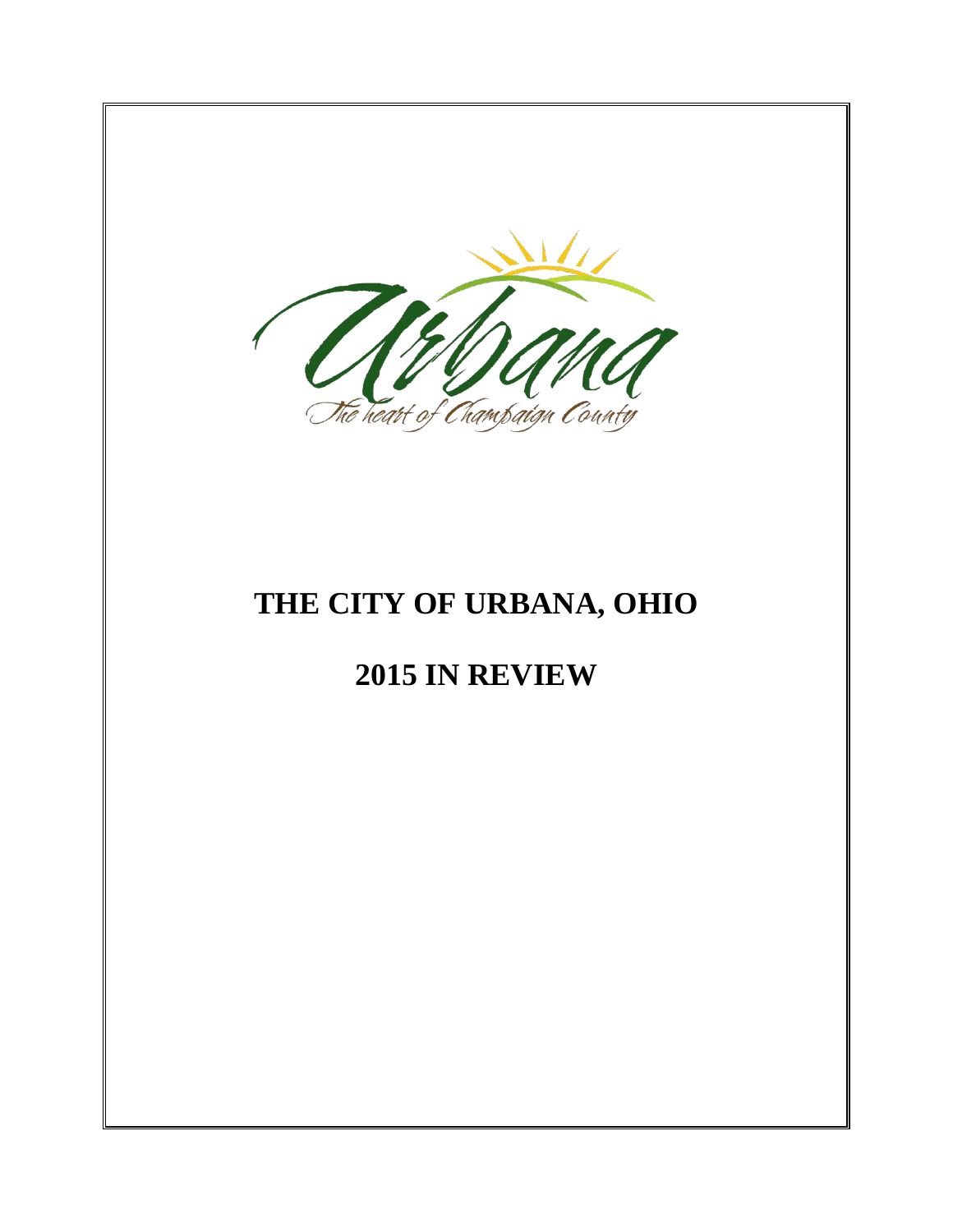# **TABLE OF CONTENTS**

| <b>Title</b>                | Page |
|-----------------------------|------|
|                             |      |
|                             |      |
|                             |      |
| Cemetery                    |      |
|                             |      |
| <b>Economic Development</b> |      |
| Engineering                 |      |
|                             |      |
| Finance                     |      |
| Fire & EMS                  |      |
| <b>Human Resources</b>      |      |
| Law Office                  |      |
|                             |      |
| Police                      |      |
| <b>PUBLIC WORKS</b>         |      |
| Water                       |      |
|                             |      |
| <b>Street</b>               |      |
| Technology                  |      |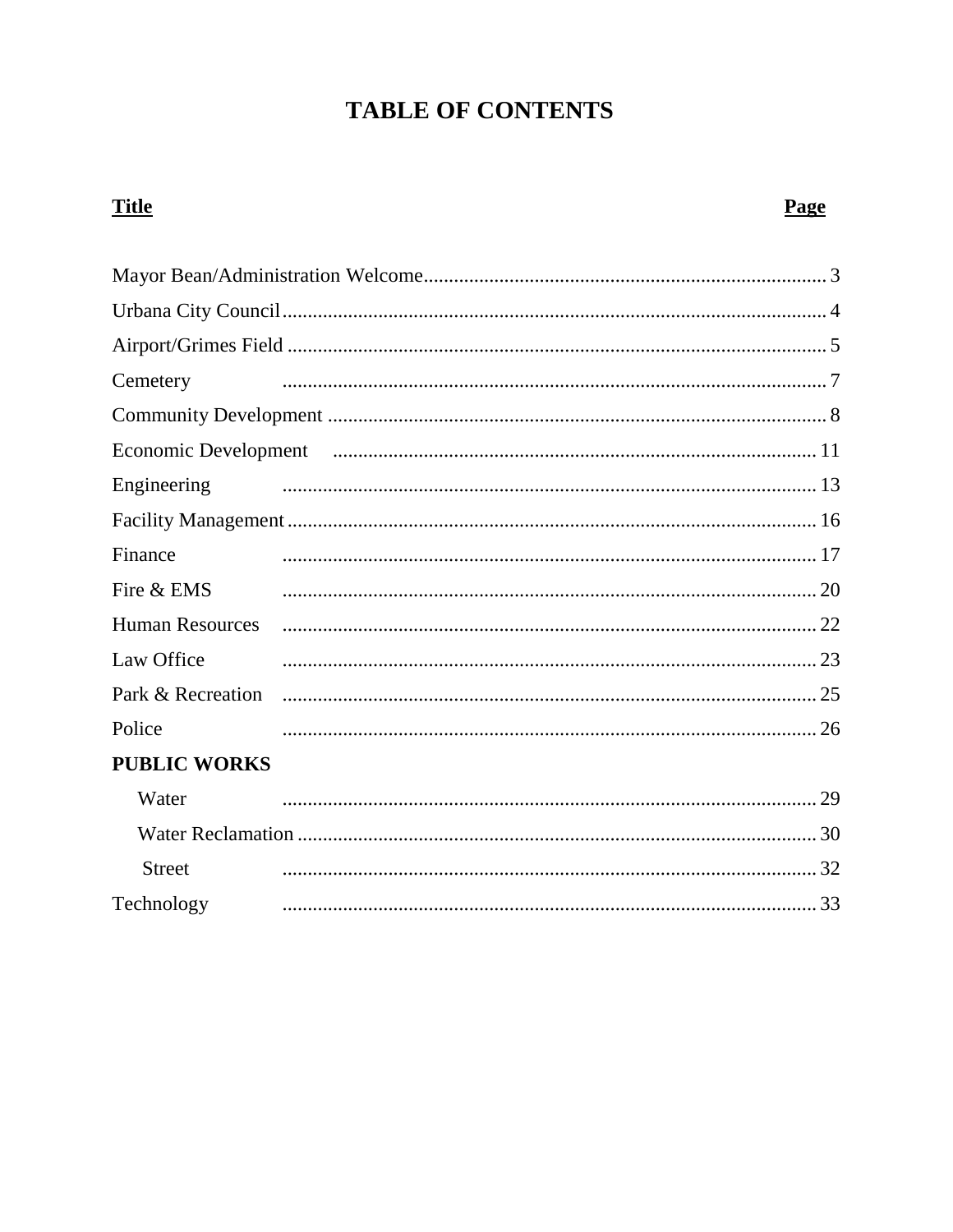

205 S. Main Street • Urbana, Ohio 43078 • http://www.urbanaohio.com • 937-652-4300

Dear Citizens of Urbana,

In the hustle and bustle of our daily life, it's important to take time and reflect on the many positive things that are going on to help remind us how fortunate we are that our community has the willingness to work together for progress. There is an adage, *"The only time you should look back is to see how far you've come."*

2015 may appear to be nothing but a flash in the pan, but a significant amount of progress was made by every division within the City's organization in maintaining critical day-to-day operations, managing special projects and laying the foundation for future ones. Every employee takes pride in serving the citizens of Urbana. Our Annual Review provides a more detailed summary of 2015's accomplishments, including the Wastewater Treatment Renovation; the two-part Phase 1 Water Main Project; the East Lawn Avenue Water Tower Renovation; the Market Street bridge and Muzzy Road bridge replacements; and the launching of the Champaign Economic Partnership (CEP) initiative, a collaborative effort between the City, County and private business.

Along with new resolutions, 2016 brings a significant amount of opportunity to build on last year's momentum and forge ahead with new initiatives. John F. Kennedy said, *"There are risks and costs to action. But they are far less than the long range risks of comfortable inaction. For time and the world do not stand still. Change is the law of life. And those who look only to the past or the present are certain to miss the future."* As with most communities across the country, key to our success will be to accept the challenge to re-define normal and embrace change.

Embracing change allows us the opportunity to open up and investigate new ways of doing things, which should improve our ability to perform tasks more efficiently and effectively. Jay Asher, the famous contemporary writer may have said it best, *"You can't stop the future. You can't rewind the past. The only way to learn the secret … is to press play."*

Urbana, like the majority of municipalities in the state, continues to operate within the restrictions of a tighter and tighter budget, continually exploring opportunities to improve our value-added service levels through possible improvements in our revenue stream. While there may be arguments on both sides, the fact remains that no organization can successfully serve its customers if revenues don't keep pace with expenses and expectations; our number one objective is serving the community in the best possible manner.

We look forward to finalizing the development plans for the Urbana School District's new Pre K - 8 and High School buildings (including the Washington Avenue extension), and the redevelopment of the former Q3 JMC, Inc. brownfield property on Miami St. As the CEP becomes more established, we are confident that 2016 will bring a variety of sound opportunities for new investments.

As always, we encourage your input. If you have any thoughts or ideas on how to make our community even stronger, please feel free to call or meet with us.

Sincerely,

Bill Bean -- Mayor **Kerry Brugger** – Director of Administration

*"We may not be there yet, but we're closer than we were yesterday." - Unknown*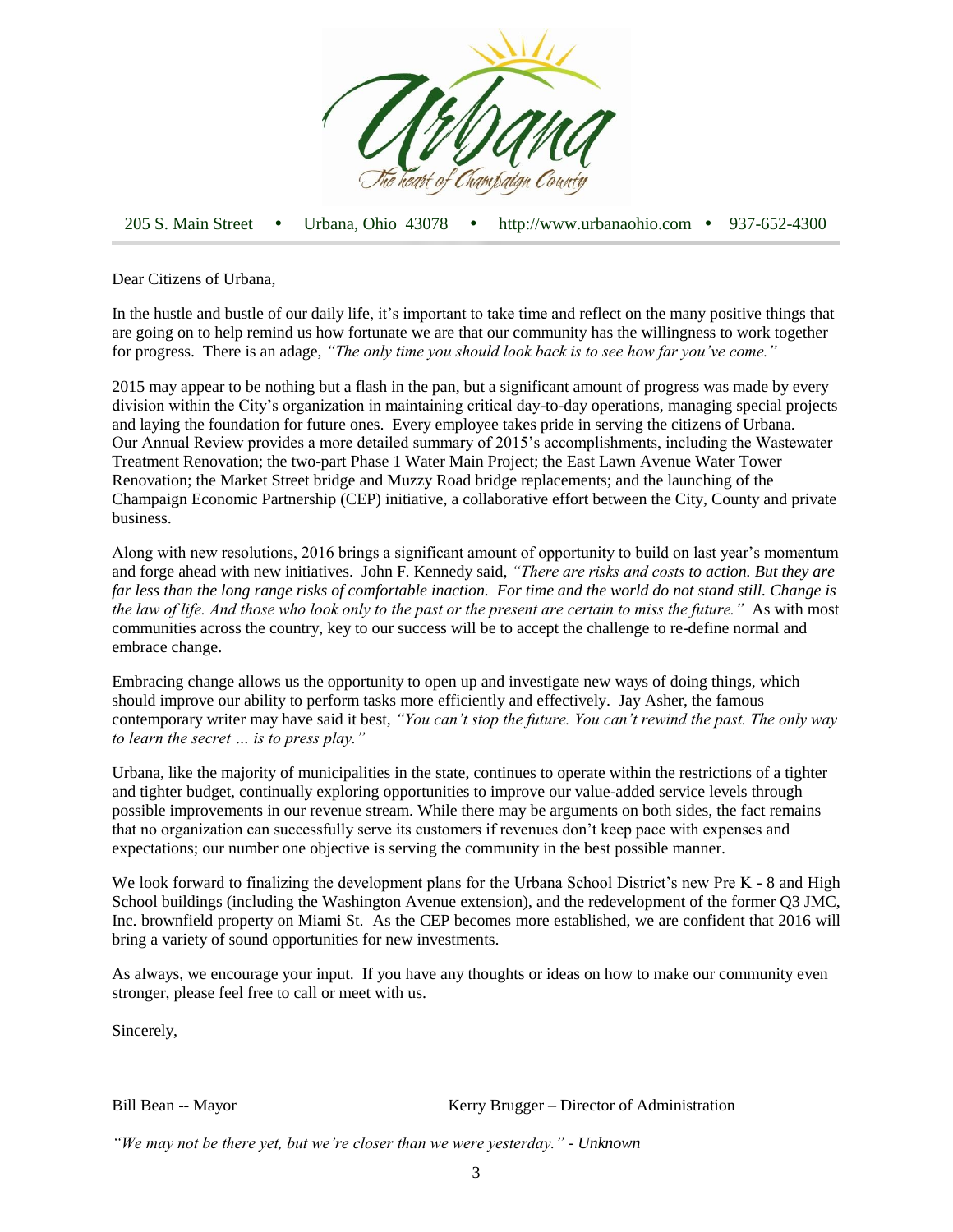## **Urbana City Council**

Urbana City Council meets on the 1st and 3rd Tuesday of every month at 6:00 p.m. in the courtroom of the city building. The administration may call 'special meetings' or 'work sessions' as needed and are usually held on the 4th Tuesday of the month. All meetings are open to the public and the public is encouraged to attend the meetings to address concerns to the council members or the administration. Council meetings are taped for broadcast on the local access channel. A live broadcast of the first meeting of the month will continue through the new year.

The current city council members include:

- $\bullet$  1<sup>st</sup> Ward, the southwest part of town, Eugene Fields, (937) 653-8063
- $\bullet$   $2<sup>nd</sup>$  Ward, the southeast part of town, Cledis Scott (937) 484-3580
- $\bullet$  3<sup>rd</sup> Ward, the northeast part of town, Dwight Paul (937) 207-8736
- $\bullet$  4<sup>th</sup> Ward, the northwest part of town, Ray Piper (937) 869-0806
- At-large, representing the entire town,
	- o Doug Hoffman (937-508-8739),
	- o Tony Pena (937-215-7920) and
	- o Pat Thackery (937-408-3459).

The president of Urbana City Council is Marty Hess (937) 652-1525. Council and president terms are four years. All terms are staggered. The president of council presides over all meetings and has no vote unless to break a tie vote of council. The president of council becomes 'acting mayor' in the mayor's absence or if the mayor is unable to perform the duties of mayor. City council members hire a council clerk and the clerk records all regular meetings, keeps all records in the council office and files all council legislation. All this information is stated in the Urbana City Charter, which is available both online and hard copy in the council office.

The duties of Urbana City Council are to legislate the laws of the city and appropriate the annual budget of the city. The city charter requires council have three 'readings' of all laws passed, but can suspend the rules of council and pass certain legislation with less readings. The city council also reviews all recommendations from the Planning Commission before they can become law. All legislation is approved by the law director. The mayor is required to present to city council an annual budget for approval. Each council member is assigned to different departments to review the budget requests. By charter the budget should be approved by December for the following year. The administration is allowed to spend monies needed in emergencies for the safe operation of the city, then report to council.

All residents of the city are encouraged to attend the council meetings to learn firsthand how your government works, state concerns and personally meet your elected officials.

Sincerely,

Marty

Marty Hess President, Urbana City Council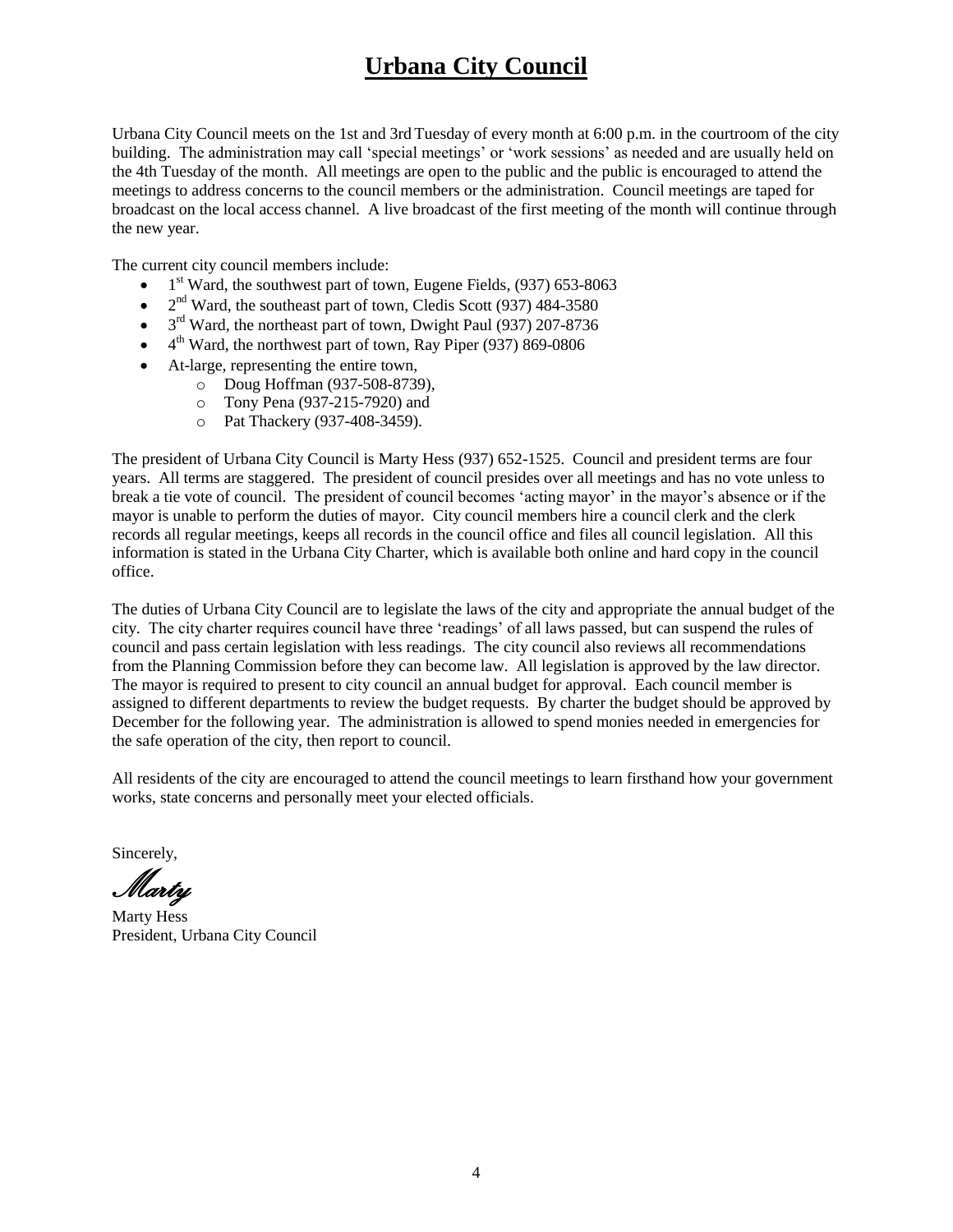# **Airport Grimes Field**

### **Major Events/Projects:**

#### **Signature Grimes Hanger:**

- Replaced 1943 legacy doors with 2 Higher-Power hydraulic doors
- Resealed central roof; Upgraded lightening rod system and rain gutters
- Sided endcaps with steel and installed metal logo lettering o The Champaign County Pilots Association funded addition of wings
- 
- Replaced two windows (courtesy of Skelley Lumber)
- Added drainage tile to route runoff to the retention ponds
- Installed 110V and 220V circuits in South Hanger
- Repainted taxi lines around hanger; wind socks replaced
- Bids in hand to apply matching steel siding to eastern wall

#### **Existing Hangers:**

- Serviced all t-hanger bi-fold doors; replaced unserviceable hanger door motors
- Fresh leases executed with all tenants; standard payment terms now  $1<sup>st</sup>$  of month by credit card
- All hangers are "full" with waiting list of 23 pilots
- Mad River Air hanger office repainted

#### **Terminal:**

- Repainted common area restrooms
- Wi-Fi hotspot coverage of patio and restaurant enabled
- Destination / distances sign on patio repainted
- Eliminated tripping hazard at gate to ramp
- Airport Café sign repaired; replaced front door handle
- Evaluation by consultant for future repairs / improvements
- Estimates in hand to upgrade North Terminal and expand parking lot

### **New Construction:**

- Prep work laid for ground breaking in Spring 2016
	- o 14 Bay T-hanger; parallel to existing row of T-hangers
	- o Ground Service Equipment shed south of Grimes Hanger
- Continuing to talk with third museum and two aircraft lighting companies about relocation
- Construction of new corporate hanger on hold

#### **Farm, Fish & Food:**

- Pointe North Grand Opening on the  $28<sup>th</sup>$  of June
- Harvested 125 acres of corn, 164 acres of soybeans
- Alternative higher revenue crops identified with County Extension Agent
- Freshwater Farms lease for pond / land continues thru December 2016
- Airport Café renewed their lease for two years

#### **Fuel:**

- Sourced and installed FuelMaster Point of Sale Machine allowing chipped credit cards to be processed.
- Fuel farm improvements (replaced flapper valves, painted pump covers, installed pressurized nozzles, added fuel pump cutoff switch)
- Lowered retail price while increasing margin; keeping price point 3 cents less than the average in a 40 mile radius
- Sold more Avgas/Jet A January-October 2015 than entire year 2014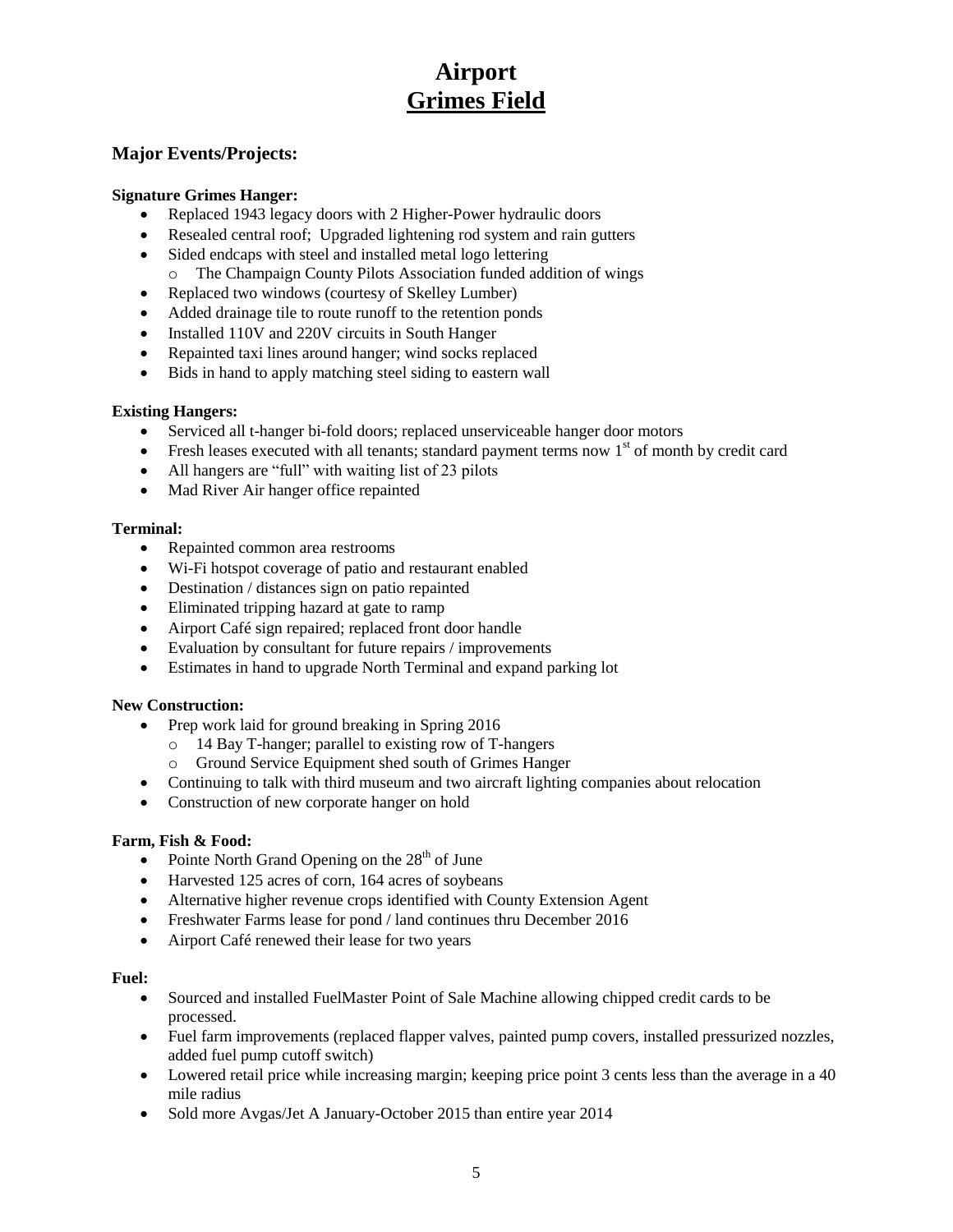### **Runway/Ramp:**

- Taxiways and apron underwent joint replacement and crack repair
- Grass runway over-seeding grant awarded by ODOT
- Repainted taxiway lines by t-hangers
- Engine run-up signs relocated
- Acquired giant " $X's$ " for use closing runway when required
- Routine maintenance to runway / taxiway lights and automated weather station accomplished

### **Events:**

- Military Appreciation Day [focus Vietnam]: 6 different helicopters, 15 fixed wing aircraft and over 30 ground vehicles from the Vietnam era attracted a crowd of over 4,000. Record number of pancakes sold; all costs covered. Kept the focus on veterans with representation from the VFW, DAV, American Legion, Wounded Warrior Project, the USO, Honor Flight and the Vietnam Veterans of America (plus recruiters from all four services).
- $\bullet$  4<sup>th</sup> of July: The Fourth of July celebration went well this year. The Rotary sold 2,000 chicken dinners. Phil Dirt and the Dozers, sponsored by the Champaign County Arts Council, drew an audience of over 1,000 folks listening to them on the ramp. The Firecracker Car show had over 600 entries.
- $\bullet$  49<sup>th</sup> annual Mid East Regional Fly In (MERFI): 2,500 in attendance with over 200 aircraft on site; 19 racers competed in the  $4<sup>th</sup>$  annual race and set a new course record; the associated car show attracted over 140 classic and vintage automobiles
- Blessing of the Aircraft : Hosted event by St. Mary's Parish on the feast day of St. Joseph of Cupertino, patron saint of aviation blessing over two dozen aircraft at the field; the Catholic Aviation Association was also in attendance
- Ford Tri-Motor Rides and a Young Eagles event (providing free rides to children aged 8-17) were sponsored by the Experimental Aircraft Association
- Hosted Phillips 76 Fuel QC Seminar that drew 23 airport managers
- Events hosted by Champaign Aviation Museum at the airport included: Army Air Corp Remembrance Day, WASP Brunch, Veteran's Day Dance
- Enjoyed visits by the United Flying Octogenarians and the Flying Broncos (Western Michigan University Flying Team)
- On behalf of the City I addressed the Grimes Foundation Quarter Century Club, Daughters of the American Revolution, Champaign County Pilot's Association, Ohio Hi Point JVS and Lion's Club. Served as judge for aviation projects at the regional high school science fair at Sinclair College. Attended Ohio Aviation Association meeting representing the airport.
- Established Grimes Field Urbana Municipal Airport Facebook page to share information. It now has over 1100 "likes".

37 single engine, 10 multi-engine, 6 ultra-light and 1 rotor wing aircraft are based at the field. Civil Air Patrol flight group organized; first based aircraft to arrive in January 2016.

Current tenants include 2 Part 135 Charter Operators (Careflight, Mad River Aviation), 2 Museums (Champaign Aviation Museum and the Grimes Flying Lab), 1 each Aircraft Mx Shop (W&W Aviation), 1 Flight School (Mad River Air), 1 Aeronautical Education Center (Ohio Hi Point JVS), the Champaign County Pilot's Association and the best dang Airport Café East (or West) of the Mississippi!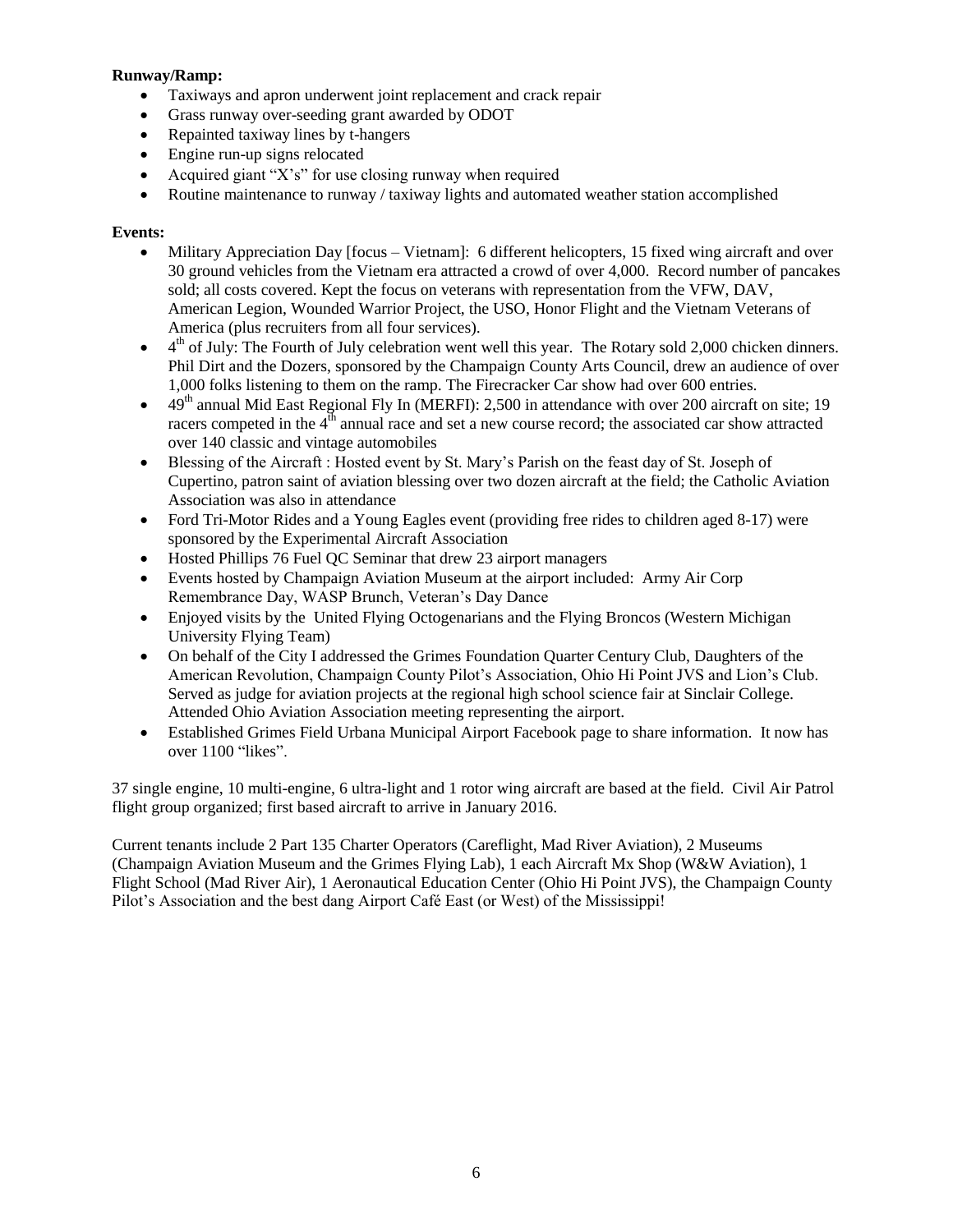## **Cemetery**

Oakdale Cemetery, formerly known as Greenwood Cemetery, was dedicated on July 19, 1856. Through the efforts of numerous community members and city officials, Oakdale Cemetery celebrates its 160th year!

*"The ideal cemetery should be a restful and secluded place…until the day shall break and the clouds flee away." (Excerpt from 1907 Oak Dale Cemetery Handbook; page 23)*

#### **2015 Activity Summary:**

#### **215: Cemetery Operating Fund Purpose: Cemetery operations**

| Revenue                    | \$151,000.53 |
|----------------------------|--------------|
| Expense                    | \$146,872.31 |
| Increase/Decrease(-)       | \$4,128.22   |
| <b>Ending Fund Balance</b> | \$11,477.88  |

#### **805: Cemetery Trust Fund**

#### **Purpose: Accounts for the earnings and care of various trust accounts**

| Revenue                    | \$355.36      |
|----------------------------|---------------|
| Expense                    | \$2,857.43    |
| Increase/Decrease(-)       | $-$ \$2502.07 |
| <b>Ending Fund Balance</b> | \$14,773.31   |

#### **835: Cemetery Mausoleum Trust**

**Purpose: Earnings to be used to supplement cemetery general operating expenses**

| Revenue                    | \$41,625.90   |
|----------------------------|---------------|
| Expense                    | \$47,400.00   |
| Increase/Decrease(-)       | $-$ \$5774.10 |
| <b>Ending Fund Balance</b> | \$4,076.49    |

### **850: Cemetery Trust Principle Purpose: Funds donated for perpetual care**

| Revenue                    | \$0         |
|----------------------------|-------------|
| Expense                    | \$0         |
| Increase/Decrease(-)       | \$0         |
| <b>Ending Fund Balance</b> | \$88,381.62 |

- Continue toward finalizing the upgrades to the cemetery house
- Continue technology updates regarding burial information and cemetery mapping.
- Continue to pursue the preservation of historic plot information through available grant opportunities.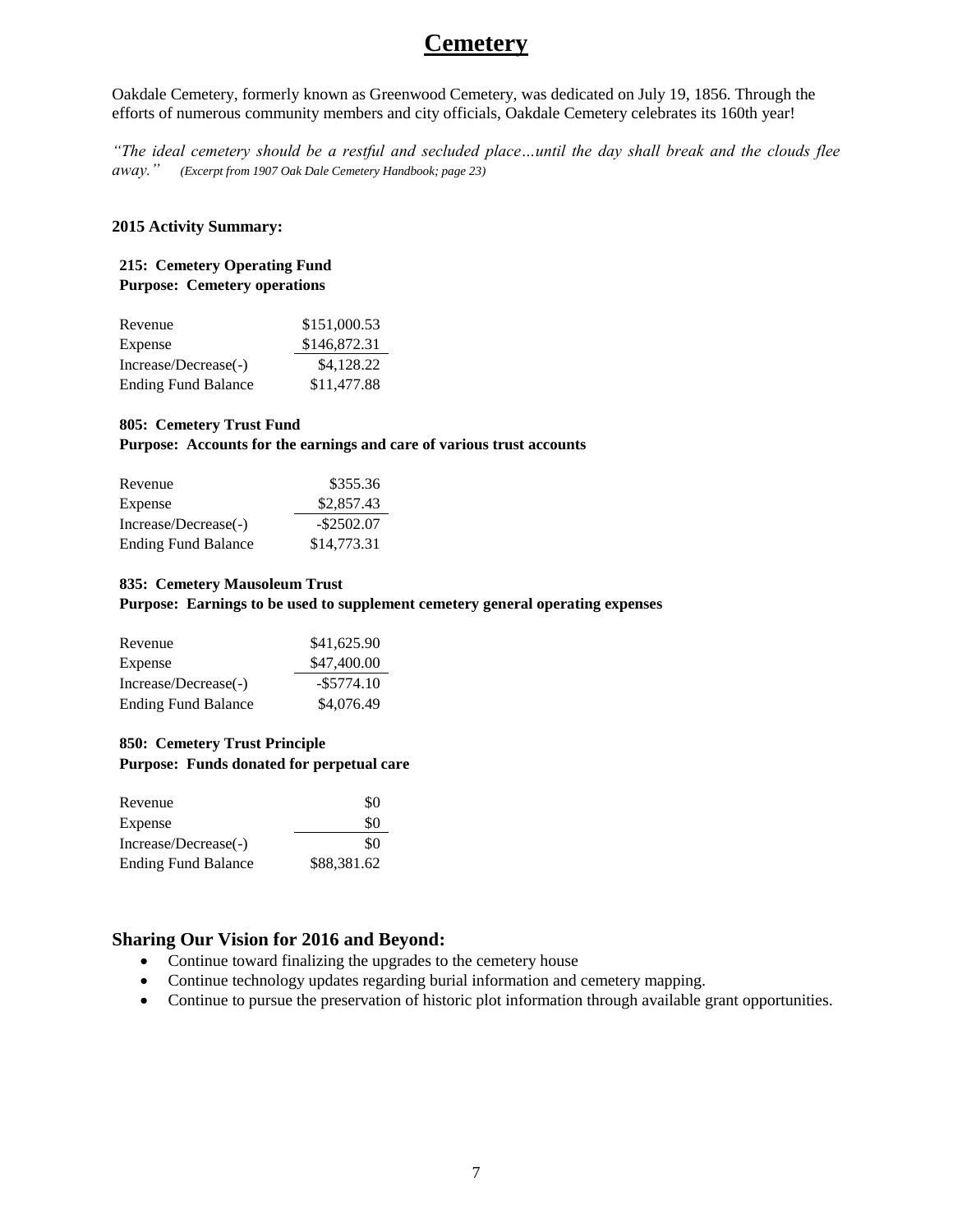# **Community Development**

The Community Development Division includes the functions of the Zoning Division; provides support to the Engineering Division; and works collaboratively with the Director of the Champaign Economic Partnership. The key functions of the Community Development Division include the following areas of focus:

- 1) Seek, acquire, and administer grants or low interest loans that improve and develop the infrastructure of the community or result in overall community betterment.
- 2) Foster economic growth through business retention, expansion, and attraction.
- 3) Plan for future redevelopment and development that is sustainable, compatible, attractive, and of the highest quality.
- 4) Regulate land use and permit development in accordance with city ordinances.
- 5) Keep the city clean and protect public health and welfare.

## **Division Staffing:**

In 2015, Doug Crabill remained as Community Development Manager on a full time basis, and Dan Shover remained as Code Enforcement Officer on a part time basis. Pam Babjack resigned as Zoning Officer in late June. In July, Marcia Bailey became Director of the Champaign Economic Partnership, and she moved to the new Champaign Economic Partnership office at 3 Monument Square. On August 17, 2015, Adam Moore started as the Zoning Officer to replace Pam Babjack. Adam is a graduate of Triad High School, and he has a Bachelor's Degree from the Ohio State University in Construction Systems Management.

The Community Development Division is supplemented by Downtown Design Review Board, Planning Commission, Board of Zoning Appeals, and Board of Nuisance Appeals.

## **Zoning Division Activity Summary:**

- 157 Permits were issued in 2015
	- $\circ$  Zoning Permits = 48
	- $\circ$  Right-of-Way Permits = 46
	- o Fence Permits = 25
	- $\circ$  Temporary Sign Permits = 15
	- $\circ$  Sign Permits = 20
	- $\circ$  Floodplain Permits = 2
	- $\circ$  Pool Permit = 1
	- $\circ$  Total associated fees collected = \$4,160.30

## **Downtown Design Review Board:**

- Downtown Design Review Board reviewed a total of fourteen (14) applications.
- Multiple signs were reviewed for businesses opening or relocating within the downtown.
- Forage opened at 23 Monument Square after several months of renovations to the space.
- The State Farm Insurance Agency operated by Ron Burns extensively improved the exterior of the building at 219 Scioto Street.
- The Nail Place relocated from Scioto Street on the eastside of Urbana to a new location at 300 North Main Street.
- The DAV and VFW installed a monument sign at their new location at 220 East Court Street.
- Tommy Brooks Salon on North Main Street was repainted with a new color scheme.

## **Planning Commission:**

- Planning Commission reviewed a total of twenty-seven (27) applications.
- Multiple signs were reviewed for businesses opening, remodeling, or relocating within the city.
- White's Chrysler demolished a portion of their existing building to create more parking.
- A new 8,000 square foot horse barn was constructed north of the racetrack at the Champaign County Fairgrounds.
- The Peoples Savings Bank constructed a new brick monument sign at their branch office, 618 Scioto Street.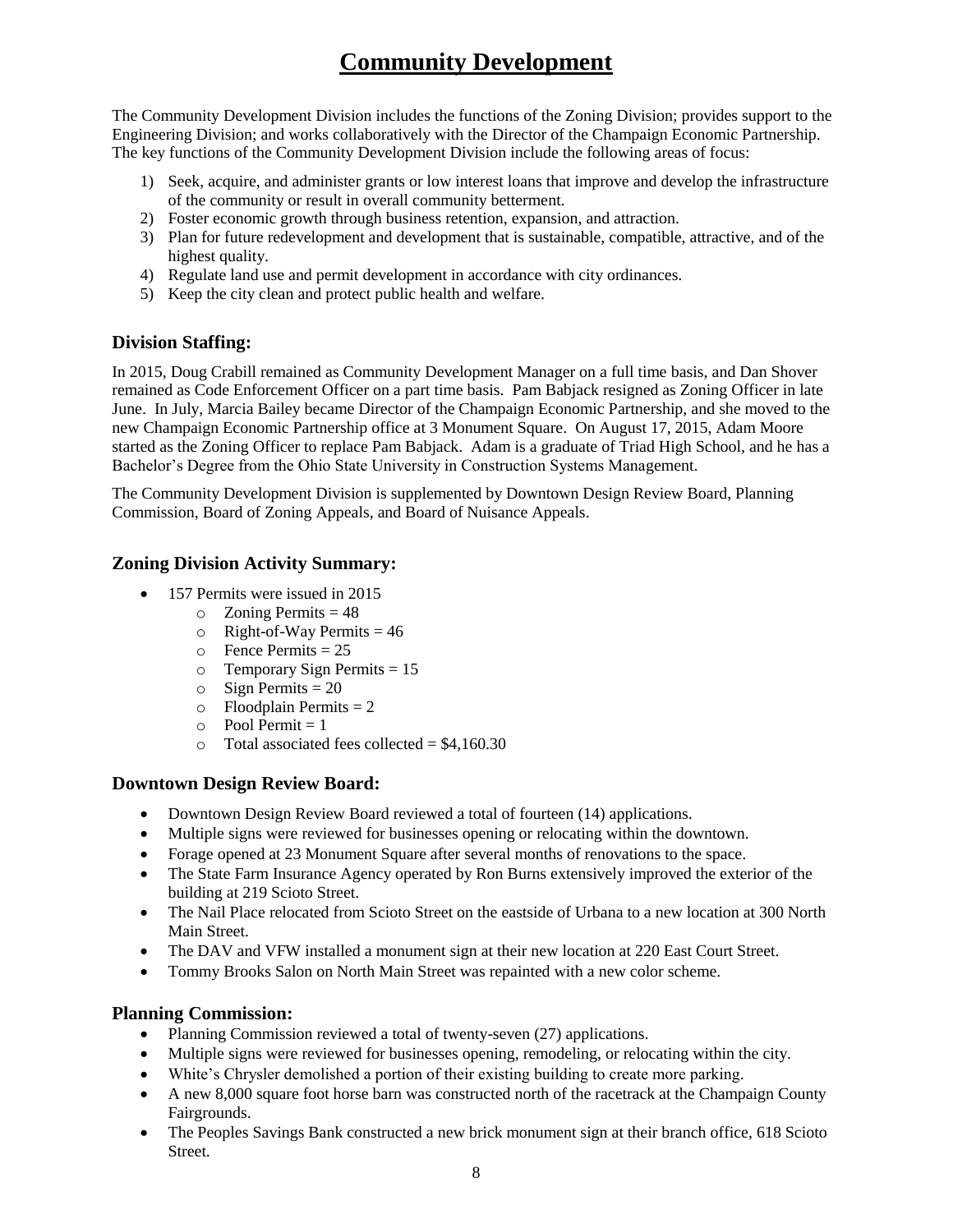- Ohio Auto Loan occupied the former Sonic Drive-In at Urbana Commons along US 36 East.
- Henderson Land Investment installed a new solar awning and solar panels at their office at 606 Scioto Street.
- Urbana University enhanced its College Way entrance by constructing walls on either side of the entrance and by installing an archway sign.
- The new Dollar Tree store was constructed and opened on US Route 36 East. Upon its completion, the store was annexed into the city.
- The First Baptist Church on North Main Street started its expansion project. By year end, the new addition was under roof and nearing completion.
- Habitat for Humanity constructed a new single family home at 360 Windsor Avenue where a fire damaged house was demolished in late 2014.
- A new single family home was constructed on a wooded lot at 1311 Cambridge Drive.
- Williams Hardware reconstructed the mansard roof/awning across the front of their store.
- Weidmann Electrical Technology relocated an existing crane to improve the safety and efficiency of its operations.
- Johnson Welded Products started construction on two building additions.
- Safeway Auto Lube near Kroger was rebranded to a Valvoline Instant Oil Change.
- Urbana City Schools sought and received preliminary approval of its site plan for the new Pre-K-8 school off of Community Drive. A final site plan is anticipated to be reviewed in early 2016.

## **Board of Zoning Appeals:**

• Board of Zoning Appeals reviewed a total of twenty (20) applications.

## **Board of Nuisance Appeals:**

Board of Nuisance Appeals received no appeals for review.

## **Nuisance & Code Enforcement Highlights:**

- One thousand two hundred forty-one (1,241) inspections were performed.
- Four hundred thirty-six (436) violations were abated (closed/resolved).
- The majority of nuisance complaints (reported by the public or by proactive enforcement) are in three categories: tall grass (147), trash (104), and motor vehicle (65).
- Proactive enforcement of temporary signage violations is ongoing.
- A fire damaged garage which had become a neighborhood dumping ground at the rear of 302-304 East Church Street was demolished in August. The city paid the demolition costs and assessed these costs to the property taxes.

## **Community Development Highlights:**

- The Phase 1 Water Replacement on East Ward Street, East Church Street, and East Court Street was completed under budget. Low interest loan funding was obtained through Ohio EPA, DEFA.
- Construction was completed on the Wooddale-Amherst Phase 1 Water Replacement. The work on the Wooddale-Amherst Phase 1 Water Replacement was funded by a no interest loan through the Ohio Public Works Commission.
- Administrative support was provided for the following projects: Phase 1 Water projects, Muzzy Road Bridge Widening, and West Market Street Bridge Replacement.
- Annexation of the new Dollar Tree store on US 36 East was completed.
- The former Lawnview School on US 68 South was connected to city water, and Koenig Equipment on US 36 East was connected to city sanitary sewer.
- Funding was secured for the North Oakland Street project to replace curbs and sidewalks in the first two blocks of this street in 2016.
- Funding was obtained in the amount of \$400,000.00 for the storm water portion of the US 36 East Improvements to be constructed in 2017.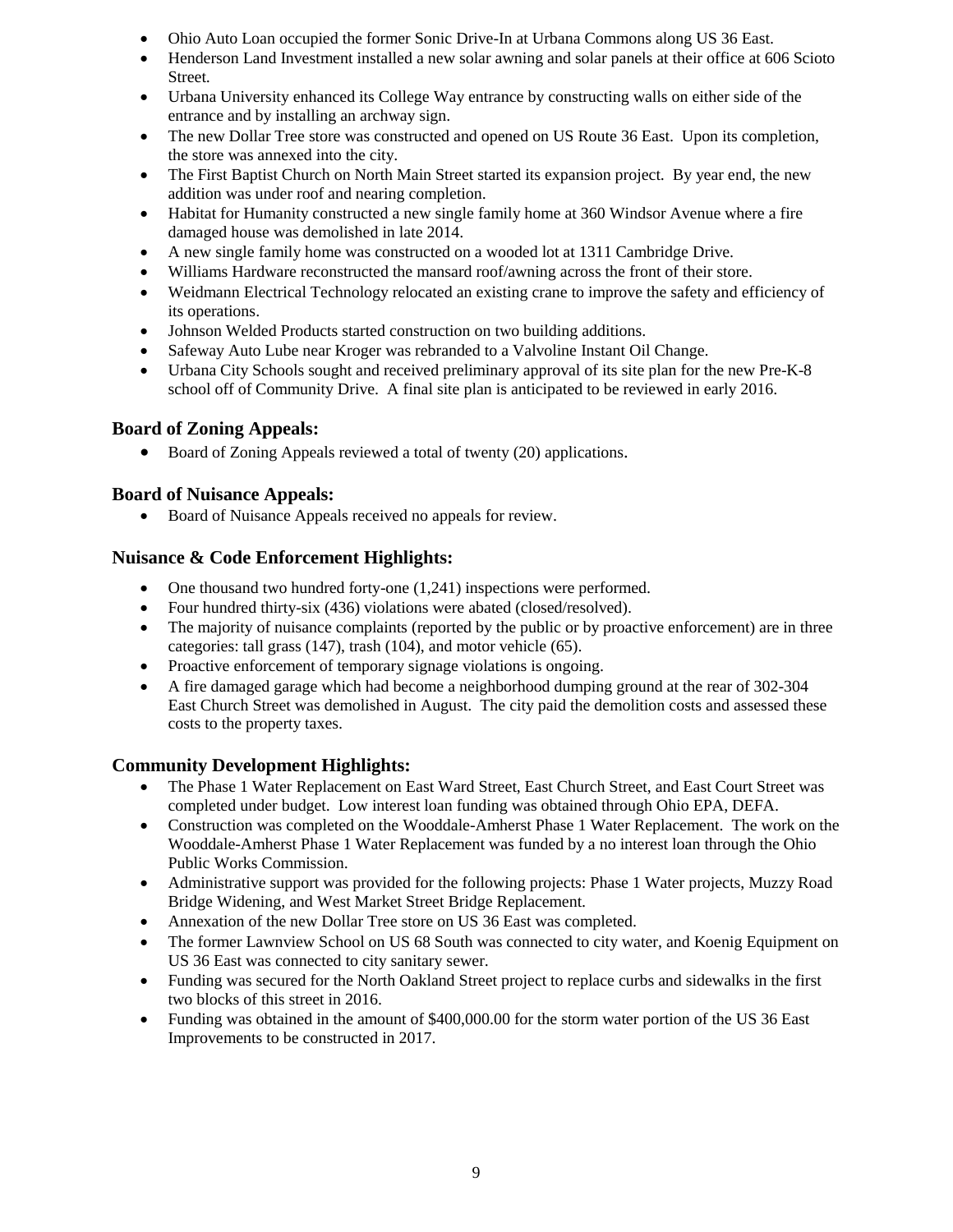- Continue collaborative efforts to finalize the redevelopment of the former Q3 JMC sites on Miami Street and Beech Street.
- Continue to assist the Urbana City School District with their school building project through plan review, permitting, and continued communication and dialogue.
- Continue land use planning efforts for the redevelopment of existing school sites used by the Urbana City School District.
- Continue land use planning efforts for future development near the new school site off of Community Drive behind the Champaign Family YMCA.
- Continue proactive enforcement of the zoning and nuisance ordinances.
- Strive to streamline permitting processes in order to be business friendly.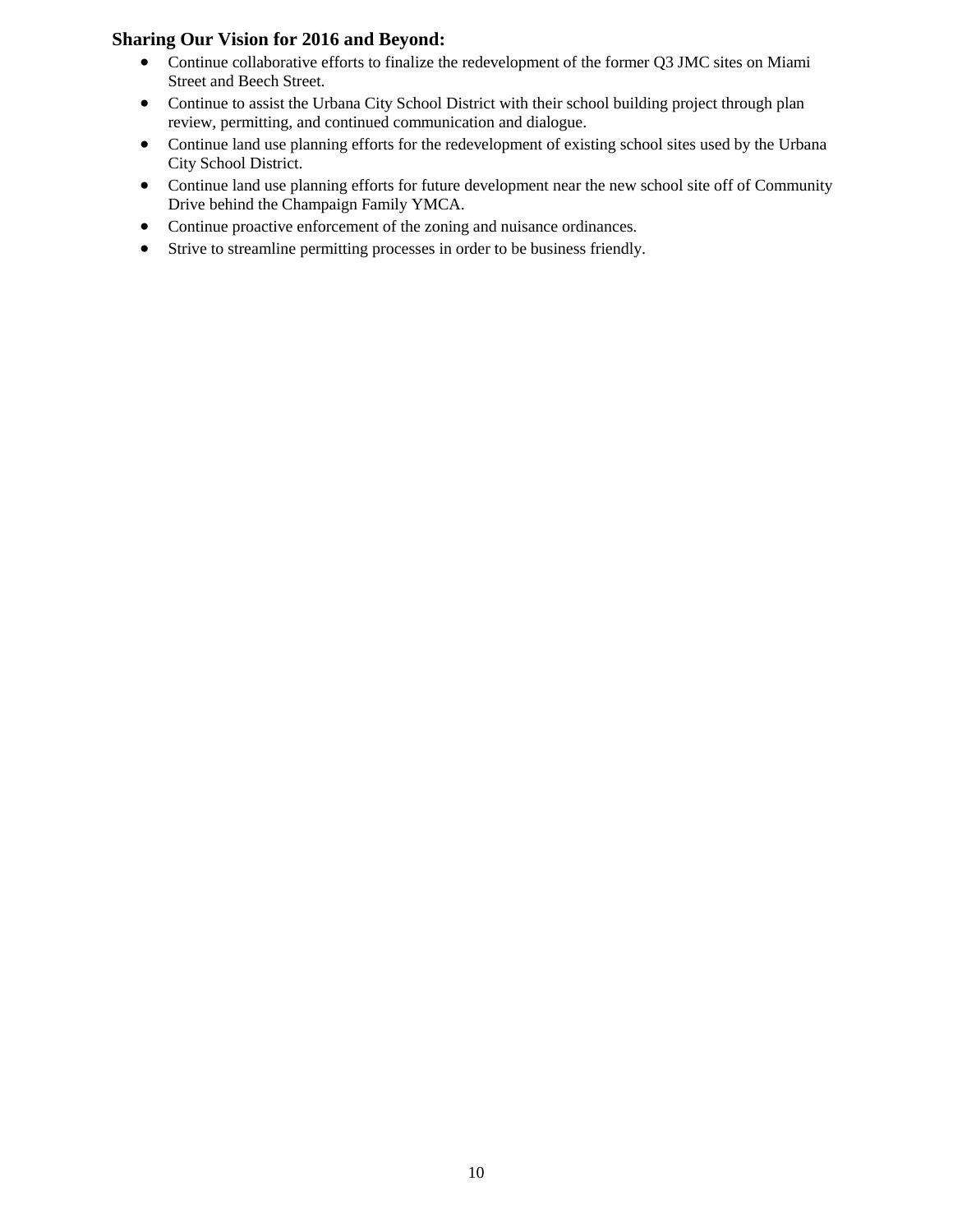# **Economic Development**

2015 proved to be another very busy year with various economic development projects. Some are continuing in development stages and others came to a successful closure. The unemployment rate continues to decrease in our county as well as the State of Ohio. Interest to move into our community continues, as business increases (manufacturing, retail and services).

Tourism retains its place as another vital tool for our community. We see an increase in foot traffic by visitors and residents alike, frequenting our downtown areas to shop and dine. The City of Urbana and surrounding villages continue to offer events and attractions. Our thanks to the many volunteer boards and local merchants who offer unique shopping and dining experiences.

## **2015 Key Accomplishments: Unemployment rate (Champaign Co.) – Jan. 2015 (5.5%) as of Nov. 2015 (4.2%)**

- Manufacturer's Council/HR Manager's Group
	- $\circ$  $2<sup>nd</sup>$  annual manufacturers display at the Champaign County Fair in partnership with Ohio Hi Point and local high school students (ambassadors)
	- o Manufacturer's Fab Lab onsite during fair to allow visitors the opportunity to become more aware of the equipment and skills needed in today's manufacturing environment
	- o Partnered with YMCA for "Inventor's Workshop" with 6-12 year old campers. Eight manufacturers assisted the campers with their "inventions" throughout the week and their products were displayed at the fair booth
	- o Ohio Hi Point established a new advanced manufacturing satellite program at Triad High School – students can begin the program as soon as  $5<sup>th</sup>$  grade
	- o Honeywell Aerospace hosted a field trip for high school students at Triad during Manufacturing Day in Oct.
	- o Coordinated tours for federal, state and local dignitaries
	- o Coordinated news articles regarding progress of local manufacturing including appearances on Channel 7
- Manufacturer's Champaign County economic profile as of Oct. (annually)
	- o 2013 2.75x national concentration
		- 2928 employed in manufacturing
		- \$66,000 average annual salary
		- **S221M Gross Regional Product**
	- o 2014 3.6x national concentration
		- 3487 employed in manufacturing
		- \$68,000 average annual salary
		- \$271M Gross Regional Product
	- o 2015 4.05x national concentration
		- 3832 employed in manufacturing
		- **564,807** average annual salary
		- $\blacksquare$  GRP not available
	- o Manufacturing job growth over 900 in 3 years
- Retention/Growth/Expansion/Investment/Attraction
	- o Submitted 10 responses to inquiries from Dayton Development Coalition, JobsOhio, various brokers, and out of state and local businesses regarding possible relocation, buildings, sites, expansion etc.
		- **Manufacturing**
		- Retail  $&$  Service industry
		- Warehousing
		- Entrepreneurial
	- o Presented to site consultants in a two-day visit with Dayton Development Coalition
	- o Coordinated and hosted 3 site consultants looking for locations in Urbana and Champaign Co.
	- o KTH: Expansion project completed
		- Investment of \$28.7M (building, equipment, trailer yard)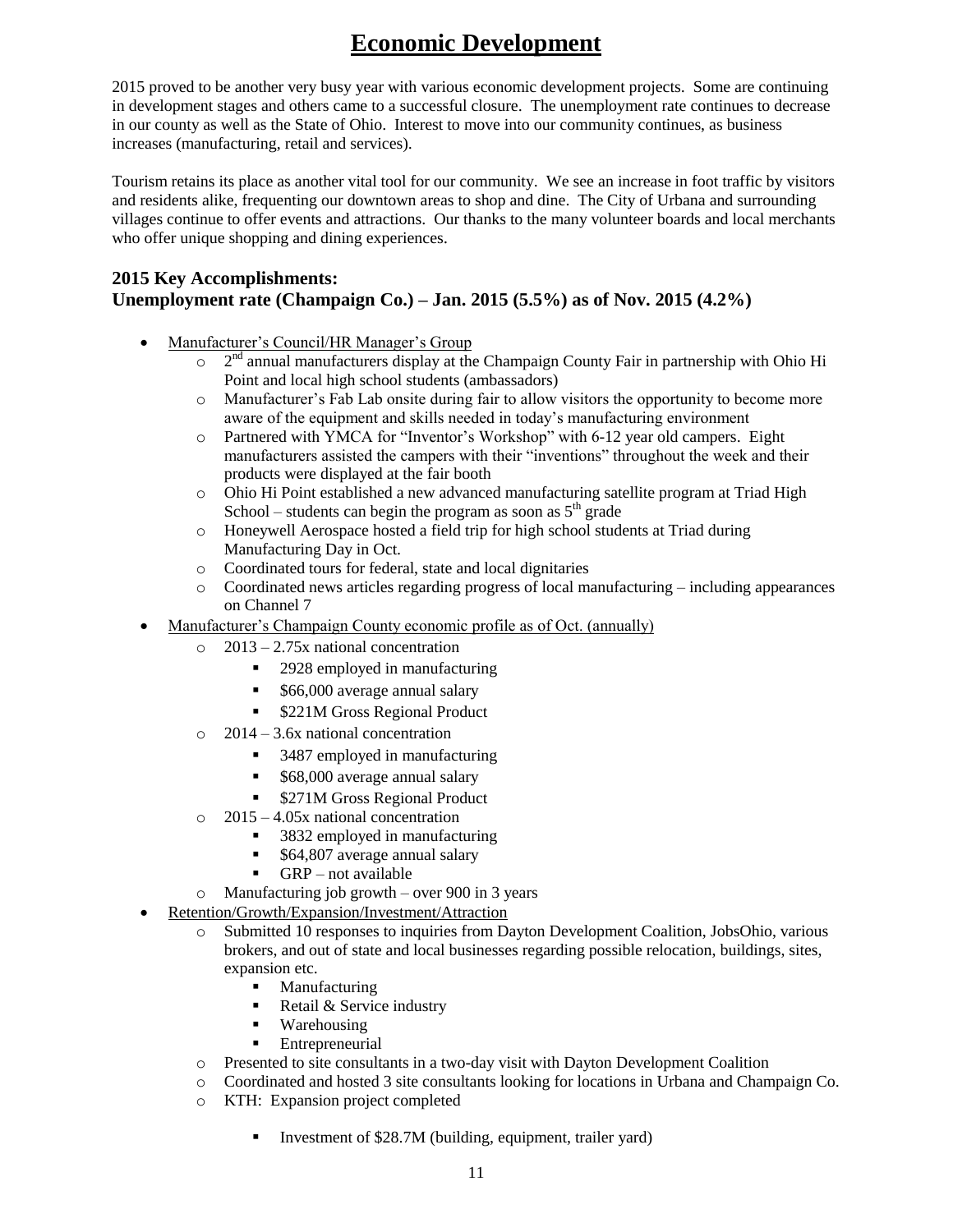- Additional payroll of \$471,000.00
	- 981K SF of KTH total (started 30 years ago at 250K SF)
- o Parker Trutec announced a new expansion of 57K SF to the building in Salem Twp.
- o ORBIS Capital investment expansion of building
- o RT Bundy Capital investment expansion of building and internal renovations
- o Robert Rothschild's Farm Sanitary sewer line connection to Urbana completed
	- Investment of \$1.3M (Rothschild's, City of Urbana and State of Ohio)
- o Koenig Capital investment to connect to City of Urbana sewer
- o Advanced Technology Products purchased vacant IGA building in Mechanicsburg. Renovated for warehousing space for their Milford Center facility.
- o Retail expansions several new stores and restaurants have opened in the villages and the City of Urbana
- $\circ$  Pending projects 20 projects are currently being pursued in 2016 with all but 1 being carried over from 2015. Potential of 400 new jobs to be created in manufacturing, services, retail, health care.
- Community Involvement
	- o Serve on MSD board
		- Co-Chair GALA
		- Membership in Heritage Ohio as a Downtown Affiliate Program
		- Guest speaker for Economic Development day/Leadership Academy
		- Attend various ribbon cuttings,  $1<sup>st</sup>$  Fridays and B2B events
	- o Serve on steering committee for LUC Rural Transportation Planning Organization
- TIRC- Tax Incentive Review Council
	- o Completed annual review (county) all in compliance with CRA agreement
- Champaign Economic Partnership
	- o Creation of Champaign Economic Partnership (CEP)
		- Sole private/public agency for economic development for Urbana and Champaign County
		- <sup>18</sup> member board (over 70% private membership)
		- **Located at: 3 Monument Square/Security National Bank Building**
		- Developed a new website for CEP [www.cepohio.com](http://www.cepohio.com/)

- Marketing
	- o [www.cepohio.com](http://www.cepohio.com/) designed to be an interactive site for site consultants and local interest in economic development
	- o Continue updating information on various state and local websites for available properties, land etc.
	- o Highlight local resources such as abundant water supply, transportation/logistics of our area, available workforce, technology, quality of life and diversity of products and careers available.
	- o Continue participation in West Central Ohio Development Coalition and DDC
	- o Continue exploring various private/public partnerships
	- o Develop "intake" form related to various incentives
	- o Develop resource pamphlet for site selectors etc. regarding county
	- o Create a Return on Investment (ROI) as a reporting mechanism to the community
- Manufacturers Council
	- o Continue marketing for future workforce needs
	- o Continue working with 7 county regional system on alternative training opportunities
	- o Public awareness of products, technology, expansions, investments etc. in our community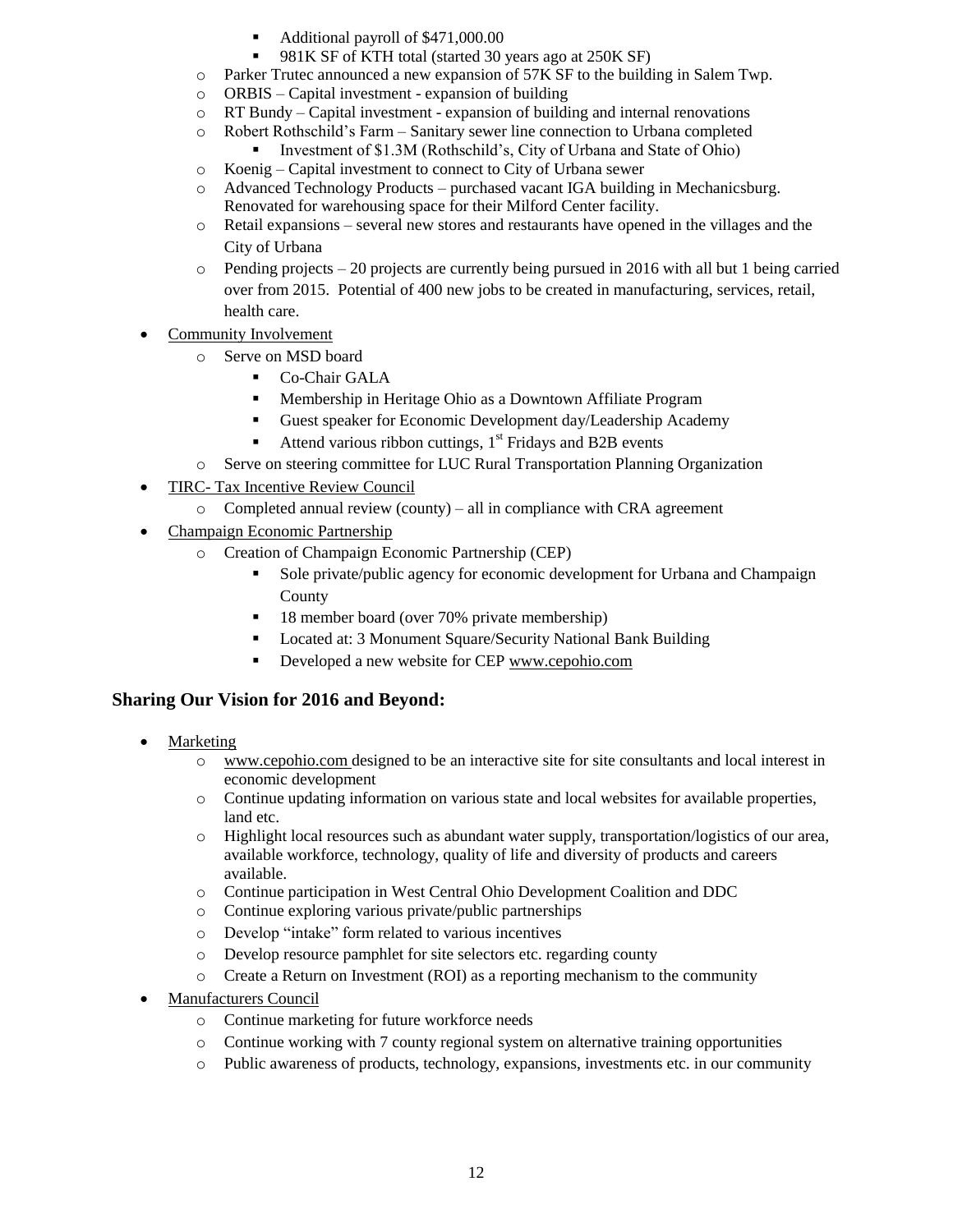## **Engineering**

## **Major Projects Completed:**

- East US Route 36 Sewer Extension Tom's Construction, Inc. completed a sanitary sewer extension to Robert Rothschild Farm in early spring. The project consisted of 1,400' of 8" gravity sewer, 5,300' of 4" force main sewer and a pump station. Rothschild is now pumping their waste through the new system. Koenig Equipment has also tied into the new sanitary system as a result of the extension. The City will accept a portion of the gravity line Koenig installed as public infrastructure in 5 years' time. This portion was inspected by Engineering. The final construction cost was \$351,261.66, approximately \$5,200 over the bid price. A CDBG grant partially funded this project.
- Phase 1 Water Replacement (Court, Church and Ward) Milcon Concrete, Inc. completed a water line replacement program in late fall. The project began in 2014. The major project components consisted of 11,568' of 8" water main, 2,464' of 4" water main, 8,865' of water services, 28 fire hydrants and 7,542 tons of new asphalt. The final construction cost was \$2,574,403.91, approximately \$115,000 under the bid price. An OWDA loan funded this project.
- Phase 1 Water Replacement (Wooddale, Amherst and Finch) Kinnison Excavating, Inc. completed a water line replacement program in late summer. The major project components consisted of 3,890' of 8" water main, 2,014' of water services, 10 fire hydrants and 2,022 tons of new asphalt. The final construction cost was \$587,204.36, approximately \$28,800 over the bid price (some of which was elected, additional paving). An OPWC 0% loan funded this project.
- Muzzy Road Bridge Widening Tom's Construction, Inc. completed a bridge widening project midsummer. The bridge was widened a total of 8' utilizing the existing abutments and 4 new prestressed concrete box beams. Other important components included 4 new concrete end caps, 138' of new guardrail and 312 tons of new asphalt. The final construction cost was \$118,161.50, approximately \$8,300 over the bid price. An OPWC 50/50 grant funded this project.
- West Market Street Bridge Replacement J&J Schlaegel, Inc. completed a bridge replacement project in late summer. The new box culvert replaced a 102 year-old jack arch bridge. The major project components in addition to the new 10' x 6' box culvert included replacement utility lines underneath, new wing walls at the outlet, new curb, gutter and sidewalk, new ADA ramps, new asphalt and new decorative railing. The final construction cost was \$155,481.39, approximately \$3,600 over the bid price. An ODOT Small Cities 80/20 grant funded this project.
- The City's 2015 annual paving budget paid for the following: extra paving length on Amherst Drive, a chip seal/restripe of the City's portion of Dugan Road, a crack seal/cape seal/restripe on North Jefferson Avenue, a crack seal/restripe on East Water Street, restriping within Monument Square and a seam repair/restripe on U.S. 36 East (to hold us over until 2017). A portion of this money also helped fund the cooperative Dellinger Road bridge replacement/road realignment project. Pavement cores taken by Bowser Morner early in 2015 will help determine a best course of action in the near future for a few, failing streets.

## **Major Ongoing Projects:**

 EMH&T, as a consultant for the City, is in the midst of a flood plain study for Dugan Run. Their subconsultant, Edwards Surveying, completed data collection in late fall. The largest phase of the project commences in 2016, when the collected data is modeled and a new floodplain boundary is established.

## **Miscellaneous Accomplishments:**

- Engineering employed an intern for the summer once again. Aaron Bowshier was an Urbana resident, majoring in Civil Engineering at OSU. His tasks included project inspection, plan and specification review, concrete patch monitoring, utility mapping, striping quantity projections and background work for speed studies. Aaron was a great addition for the summer since four construction projects were ongoing, and the extra set of eyes helped immensely.
- At varying points throughout the year, Engineering provided maps to the Economic Development (CEP too), Community Development, Administration, Sewer, Street, Water and Fire Departments as well as others in the community.
- Completed inspections for forty-six (46) right-of-way permits issued, twenty (20) more than last year.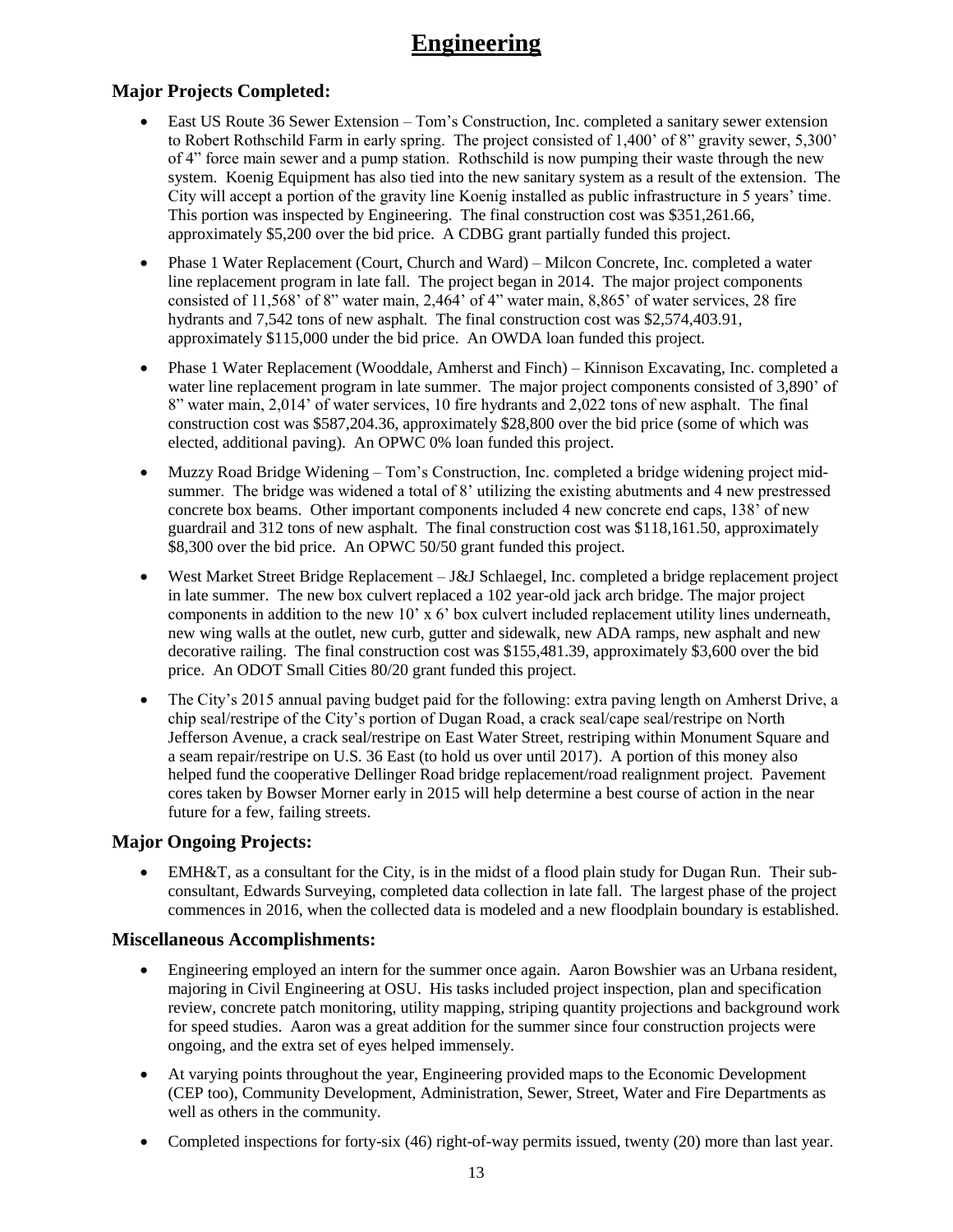- Periodically checked and logged City, Columbia Gas and homeowner right-of-way digs. In conjunction with the Nuisance Department, sixteen (16) letters were sent to homeowners requiring the replacement of missing sidewalk. Approximately one hundred thirty-seven (137) non-project related patches were tracked and completed by contractors.
- Approximately ninety-four (94) zoning permits, including site plans, were reviewed by Engineering before being approved by Zoning.
- Engineering took part in many discussions and reviews of the preliminary site designs for the two new school construction sites. Also managed DHDC, a soil boring consultant, who provided geotechnical information about unimproved Washington Avenue.
- Utility Map updates were completed once the East US Route 36 Sewer Extension and the Phase 1 Water projects ended.
- Bridge inspections and inventory updates for the City's 10 bridges were completed in September. A list of maintenance items was given to the Street Department to keep the bridges functioning properly. Retucking of the mortar joints in the Edgewood Bridge over Dugan Run by J&J Schlaegel this year was a result of the bridge inspection program.
- Ten items total were sold by Engineering for a total of \$16,452 through GovDeals on behalf of other departments: six from sewer, two from water and two from street. Overall, GovDeals has provided the City a method to auction off nearly \$60,000 worth of used assets.
- On July 11th at the annual Park Fest, Engineering was asked to hold a disc golf event to promote and benefit the park. The event attracted 50 participants and raised \$350 for the park.

- A preliminary plan was assembled in 2015 for public infrastructure improvements around the proposed Q3 redevelopment. If stakeholders are secured, Engineering will become more involved.
- The paving program for 2016 has been developed. New treatments are being considered for 2016 and beyond, including flexible membrane interlayers and full depth reclamation. A continued focus on maintaining good roads will benefit the City in the future.
- LED lights should be purchased in early 2016 and installed by the street department in the Scioto Street (62) and Lippincott Lane (17) decorative fixtures. Electric costs savings is estimated at \$3,400 a year with a return on investment of five to six years. Expected useful life is over 10 years. DP&L will still have a \$50 per fixture lighting rebate that will assist in upfront costs. Upfront costs are estimated at \$28,800.
- CDBG FY2014 Street Resurfacing Program (Taft Avenue) The Taft Avenue repaving project was bid twice in 2015 (July and September). No bids were within 110% of the Engineer's Estimate due to the limited availability of contractors that late in the year. The City received an extension to rebid the project in early 2016 and is expected to receive much better pricing as a result. This project will be funded partly by a grant and partly by local capital. Project estimate is \$86,000.
- CDBG FY2015 Oakland Street Curbs and Walks, Phase 1 Sidewalks, curbs and gutters, catch basins and drive approaches will be replaced in 2016 along the 100 and 200 blocks of N. Oakland Street. The City hopes to slowly improve this corridor by replacing the concrete year by year. A CDBG grant, CDBG Program Income and local capital will fund this project. Project estimate is \$114,000.
- Urbana Safe Routes to School, Phase 2 This 100% SRTS grant comes in at \$224,000 for right-ofway acquisition and construction. The environmental review and right-of-way plans have been completed. DLZ Ohio, Inc., a consultant for the City, is in the midst of acquiring the needed strips of land. The project is comprised of new sidewalk along Boyce Street and Madison Avenue and is proposed for 2016 construction.
- U.S. 36 East Improvements The project is funded in part by ODOT's Transportation Alternatives Program grant for sidewalks, curbs and other enhancements and also by an Ohio Public Works Commission grant for the storm water portion. The Urban Resurfacing program through ODOT will immediately follow the rest of the project. Currently, the total estimated project cost is \$1,362,081 (excluding Urban Resurfacing). DLZ Ohio, Inc. finalized the right-of-way plans for the project in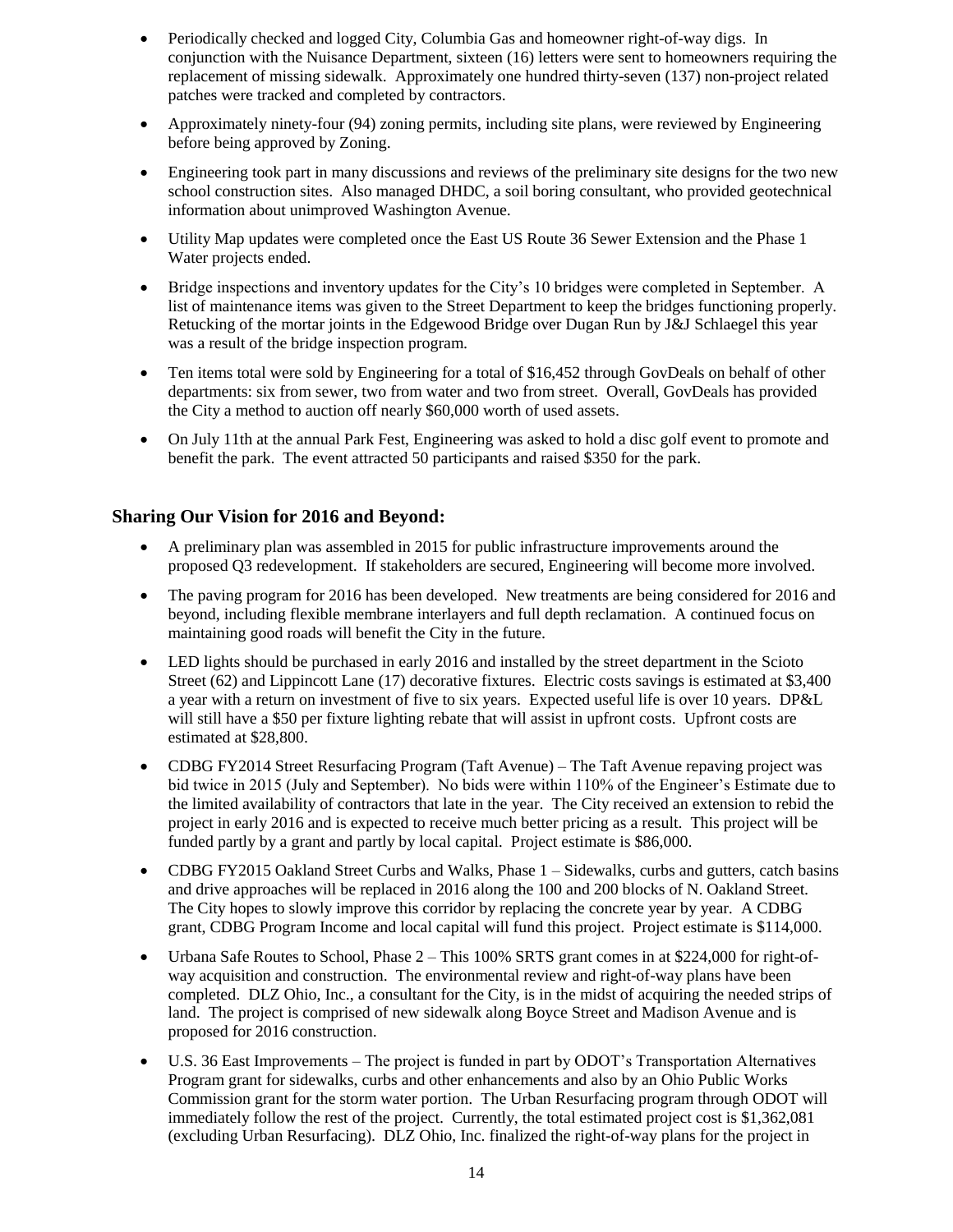January 2015. Construction plans will be worked on throughout the winter, in preparation for 2017 construction.

- Simultaneous with and included in the aforementioned Urban Resurfacing for U.S. 36 East in 2017, State Route 29 East (Scioto Street) will be repaved from the US 36/SR 29 split to the eastern corporation limits.
- Through an early 2016 study, the roundabout in Monument Square will be reassessed for possible improvements that the City will aim to make in 2019 or 2020. Safety and functionality are two primary focus points.
- ODOT Central Office is considering a 100% grant for the analysis, retiming and synchronization of signals along the U.S. 68 corridor, three blocks south and four blocks north of the square. Engineering made application in November 2015.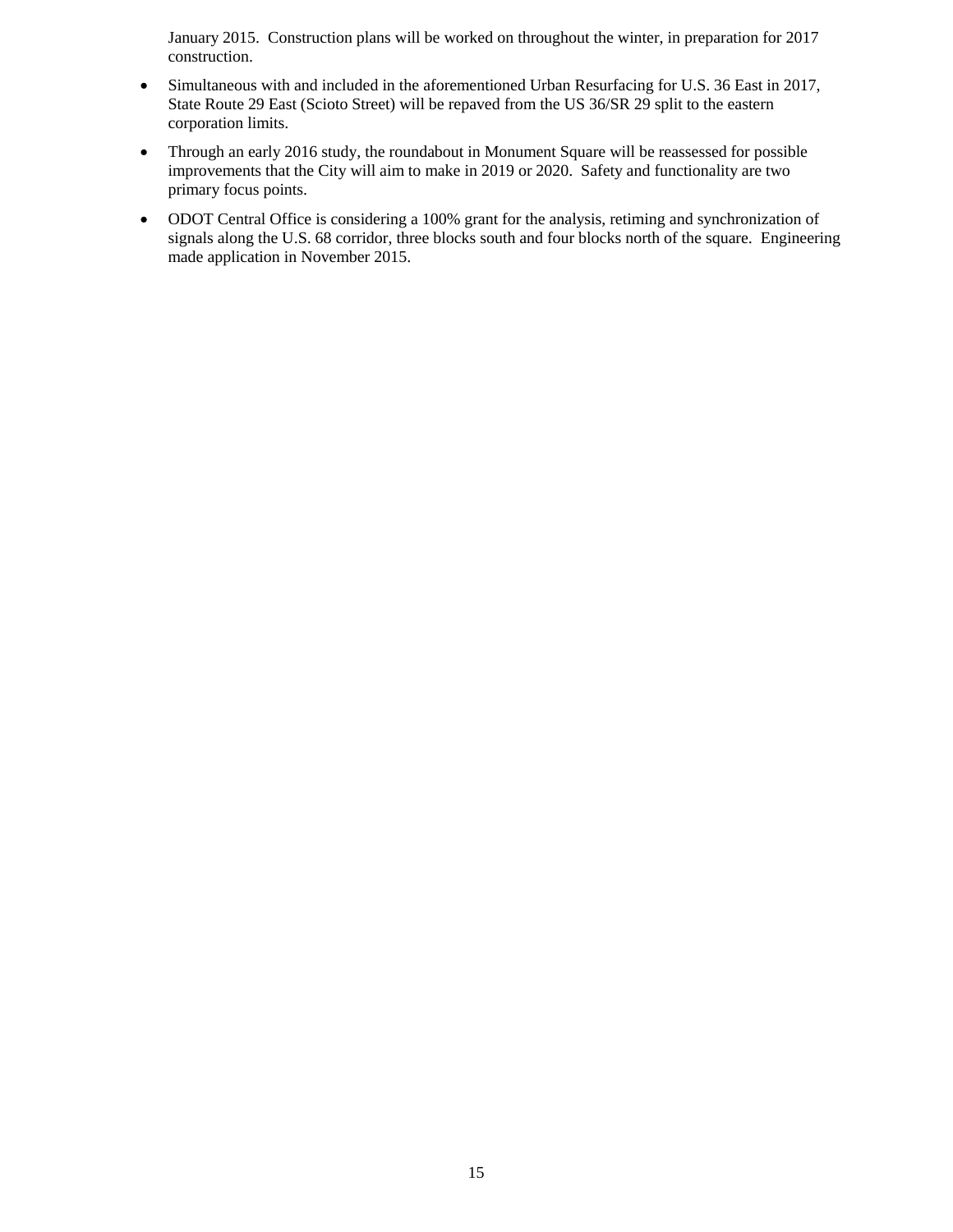## **Facility Management**

## **Construction / Procurement:**

- Installation of new carpeting and painting for Code Enforcement and Finance Departments.
- Supported the specifications for the roof of Grimes Field Hanger restoration project and completed the roof coating on the center section of the hanger. Roof work will extend the life of the hanger with a ten year product warranty.
- Obtained budgeting estimates for blacktop sealing and line striping of public parking areas for FY16.
- Coordinated the installation upgrade for the roof top air conditioning unit for Engineering, Code Enforcement and Training areas.
- Specified and Procured window replacement for the court office windows.

### **Preventative Maintenance:**

- Completed the spring and fall preventative maintenance work on HVAC equipment for the Municipal Building and Urbana Armory to assure efficient and dependable operation through the winter months.
- Steam cleaned and changed filters in HVAC units for the Municipal, Airport Café, Armory and Mausoleum buildings.
- Completed the State required semi-annual elevator inspection, supported annual backflow protector testing and annual life safety equipment inspection.
- Completion of routine maintenance for fire prevention equipment for municipal structures.
- Coordinated with Honeywell a review and correction of the energy management equipment previously installed. Programming modifications were made to allow better environmental control of the most difficult spaces. Add controls to newly installed unit for the conference room.
- Re-lamped overhead lamps and ballasts as needed for the Court, Fire Department and Finance offices.
- Contracted the sealing and line striping of asphalt parking area at the Melvin Miller Park.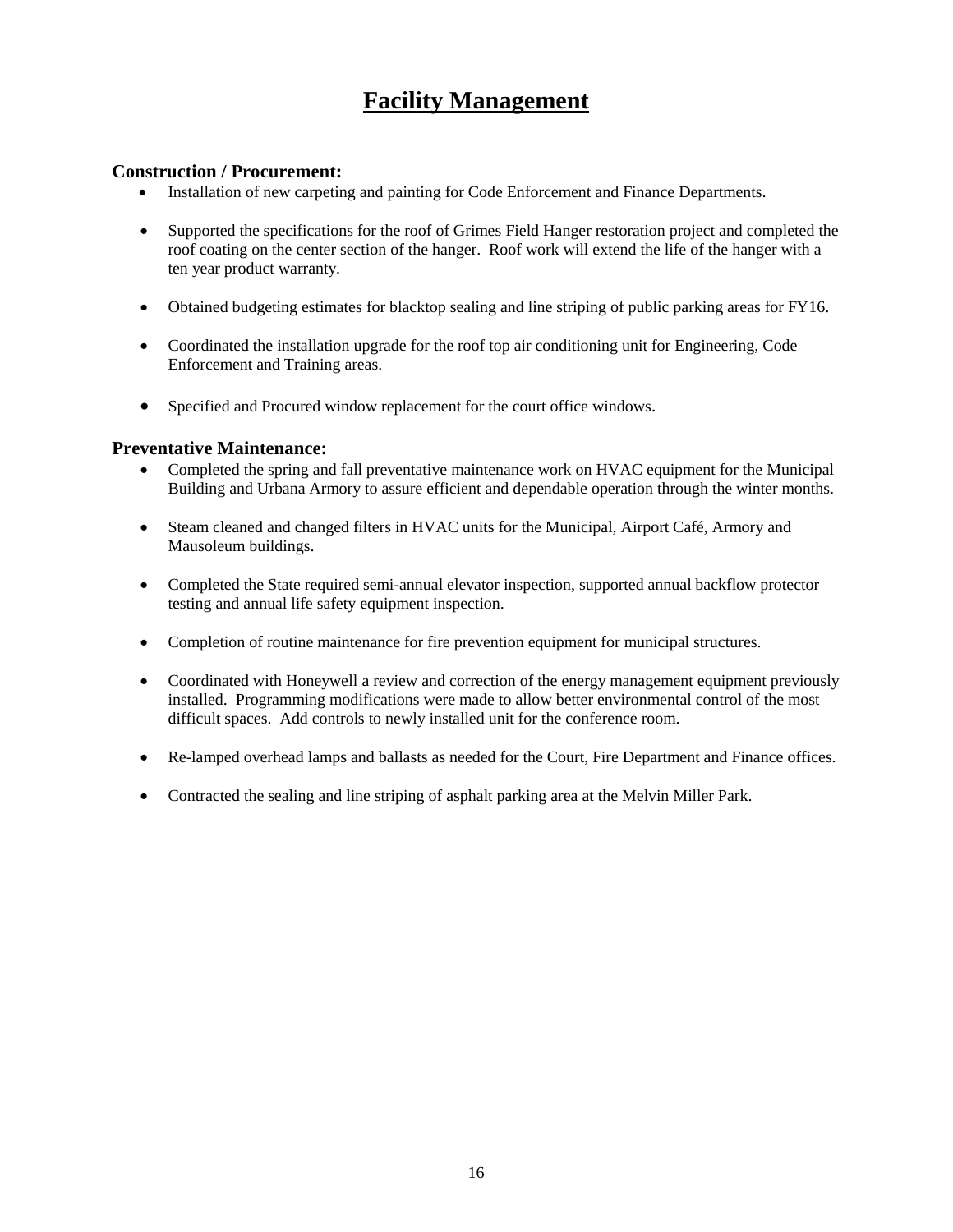## **Finance**

## **Overview:**

The Department of Finance is made up of Utility Billing, Income Tax and Accounting under direction of the Director of Finance. The Department of Finance is located on the first floor of the City building with office hours from 8:00 a.m. until 4:30 p.m. Monday through Friday. Detailed information, frequently asked questions, forms, policies, procedures and rate schedules are available on the City of Urbana website at [www.urbanaohio.com.](http://www.urbanaohio.com/) Please visit individual department web pages for information specific to each area.

## **Utility Billing:**

Utility Billing has an employee headcount of 1.5 FTE who are responsible for servicing approximately 4,600 utility customers each month. The office processes billings and provides customer service for water, sewer and recycling. Utility bill printing and mailing are currently outsourced to a third party processor. After registering, utility customers can view their bill online at the City of Urbana website.

In 2015, the City partnered with an outside firm to offer credit card and online payments. In May 2015, the City began accepting in person credit card payments and online payments. During 2015 there were a total of 1,651 transactions resulting in a total of \$123,256.71 in revenue.

The following summarizes the Utility Billing Office activity in an average month:

- 4,600 utility customers billed
- 1,300 customers receive delinquent notices
- 200 customers receive shut off notices
- 20 customers have utility service disconnected

## **Income Tax:**

The Income Tax office provides tax related services to individuals and businesses, and is serviced by an employee headcount of 1 FTE. The income tax rate for the City of Urbana is 1.4%, and individuals paying income tax to another municipality are eligible for a credit of up to 1%.

The following summarizes annual average Income Tax Office activity:

- 4.500 active individual income tax accounts
- 1,000 active business tax accounts
- 1,300 active withholding accounts

The General Fund receives 1% of the income tax and the Police and Fire Income Tax Fund receives .4%. Income tax revenue generates approximately 50% of the total revenue in the general fund. The following is a breakdown of general fund tax revenues by source:

- 55% Withholding Income Tax
- 39% Business Income Tax
- 6% Individual Income Tax

City of Urbana residents are required each year to file a timely income tax return. Each year approximately 1,000 income tax returns are not filed timely.

The City's income tax ordinance underwent major changes due to the passage of House Bill 5. These changes approved by Urbana City Council will take effect January 1, 2016.

## **Accounting:**

The Accounting office has an employee headcount of 3 FTE including the Director of Finance. The office prepares an annual budget, based on a fiscal calendar year, which includes operating revenues and expenditures and capital expenditures. Annually on average, 2,500 checks are issued for authorized disbursements. The capital expenditure budget is funded at a minimum of 25% of the annual income tax collections.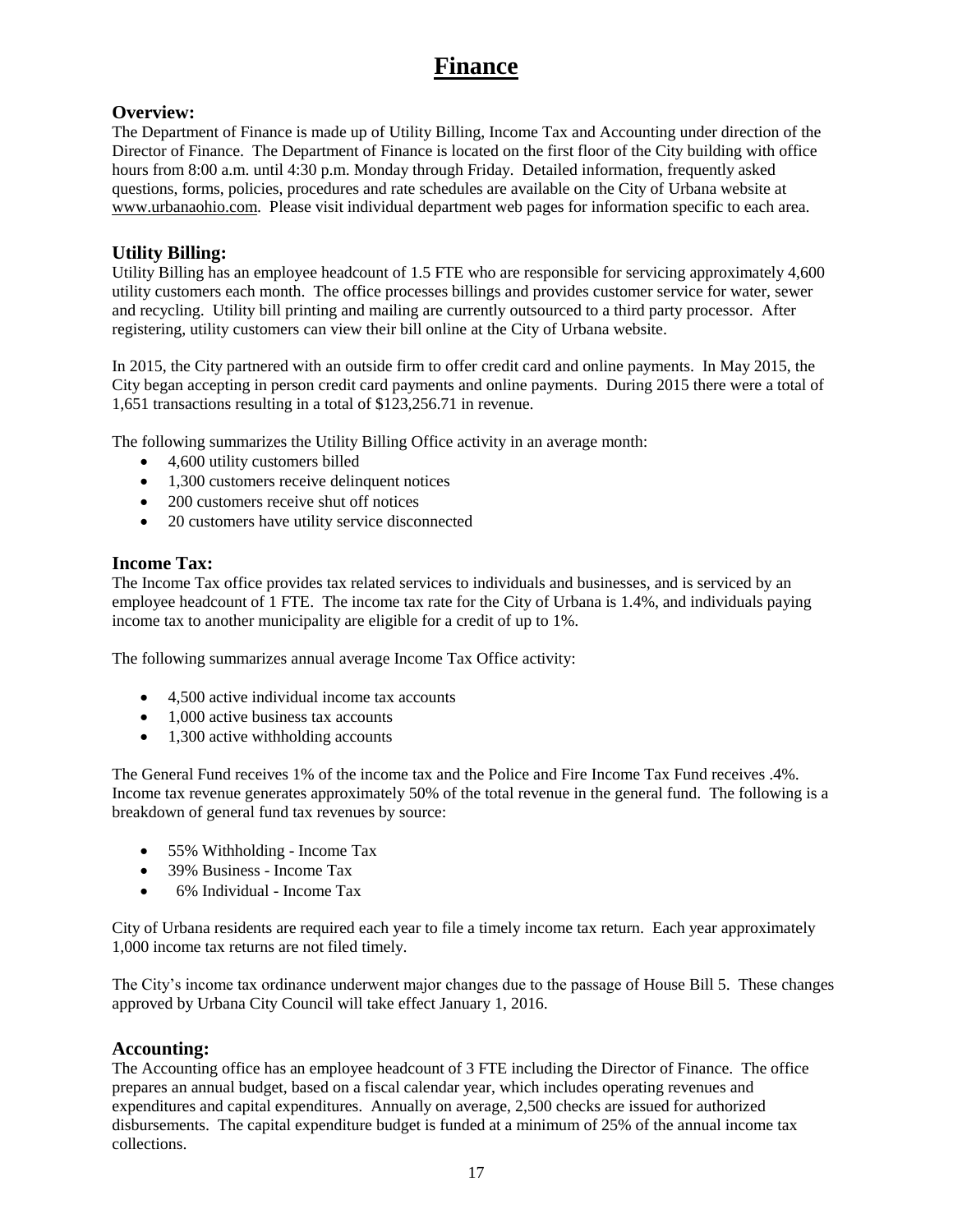The Accounting office oversees the collection of all incoming revenues, the disbursement of authorized funds, the investment of available funds and the issuance of authorized debt instruments. They are accountable to lead and oversee the annual city audit.

The following charts provide expenses by department and type of expense for the originally appropriated budget for calendar year 2015.

| <b>City of Urbana</b>                       |                    |                         |
|---------------------------------------------|--------------------|-------------------------|
| <b>General Fund Budget by Expense Type</b>  | <b>FY15 Budget</b> | $%$ of<br><b>Budget</b> |
|                                             |                    |                         |
| <b>Salaries</b>                             | 3,348,223          | 53.0%                   |
| Pension                                     | 648,239            | 10.3%                   |
| Medical & Life Insurance & Medicare         | 808,357            | 12.8%                   |
| <b>Worker's Compensation</b>                | 155,932            | 2.5%                    |
| <b>Travel &amp; Training</b>                | 35,700             | 0.6%                    |
| <b>Utilities</b>                            | 212,252            | 3.4%                    |
| <b>Professional Services</b>                | 193,227            | 3.1%                    |
| <b>Equipment &amp; Building Maintenance</b> | 161,329            | 2.6%                    |
| Miscellaneous                               | 87,062             | 1.4%                    |
| Insurance                                   | 72,949             | 1.2%                    |
| Printing, Advertising, Memberships, Postage | 158,229            | 2.5%                    |
| <b>Supplies</b>                             | 79,512             | 1.3%                    |
| Gas & Oil                                   | 76,429             | 1.2%                    |
| <b>Subsidies</b>                            | 274,852            | 4.4%                    |
| <b>Grand Total</b>                          | 6,312,292          |                         |

| <b>City of Urbana</b>                    |                    |                         |
|------------------------------------------|--------------------|-------------------------|
| <b>General Fund Budget by Department</b> | <b>FY15 Budget</b> | $%$ of<br><b>Budget</b> |
| <b>City Council</b>                      | 92,846             | 1.5%                    |
| Code Enforcement                         | 169,086            | 2.7%                    |
| Engineering                              | 157,891            | 2.5%                    |
| Finance - All Departments                | 481,695            | 7.6%                    |
| Fire/Ambulance                           | 1,715,148          | 27.2%                   |
| Law Department                           | 137,538            | 2.2%                    |
| Mayor/Administration                     | 262,316            | 4.2%                    |
| Misc. Non-Departmental                   | 567,344            | 9.0%                    |
| Mulch/Compost                            | 24,913             | 0.4%                    |
| <b>Municipal Court</b>                   | 664,569            | 10.5%                   |
| Parks & Recreation - All Departments     | 290,316            | 4.6%                    |
| Police                                   | 1,591,180          | 25.2%                   |
| Public Works & Property                  | 157,450            | 2.5%                    |
| <b>Grand Total</b>                       | 6,312,292          |                         |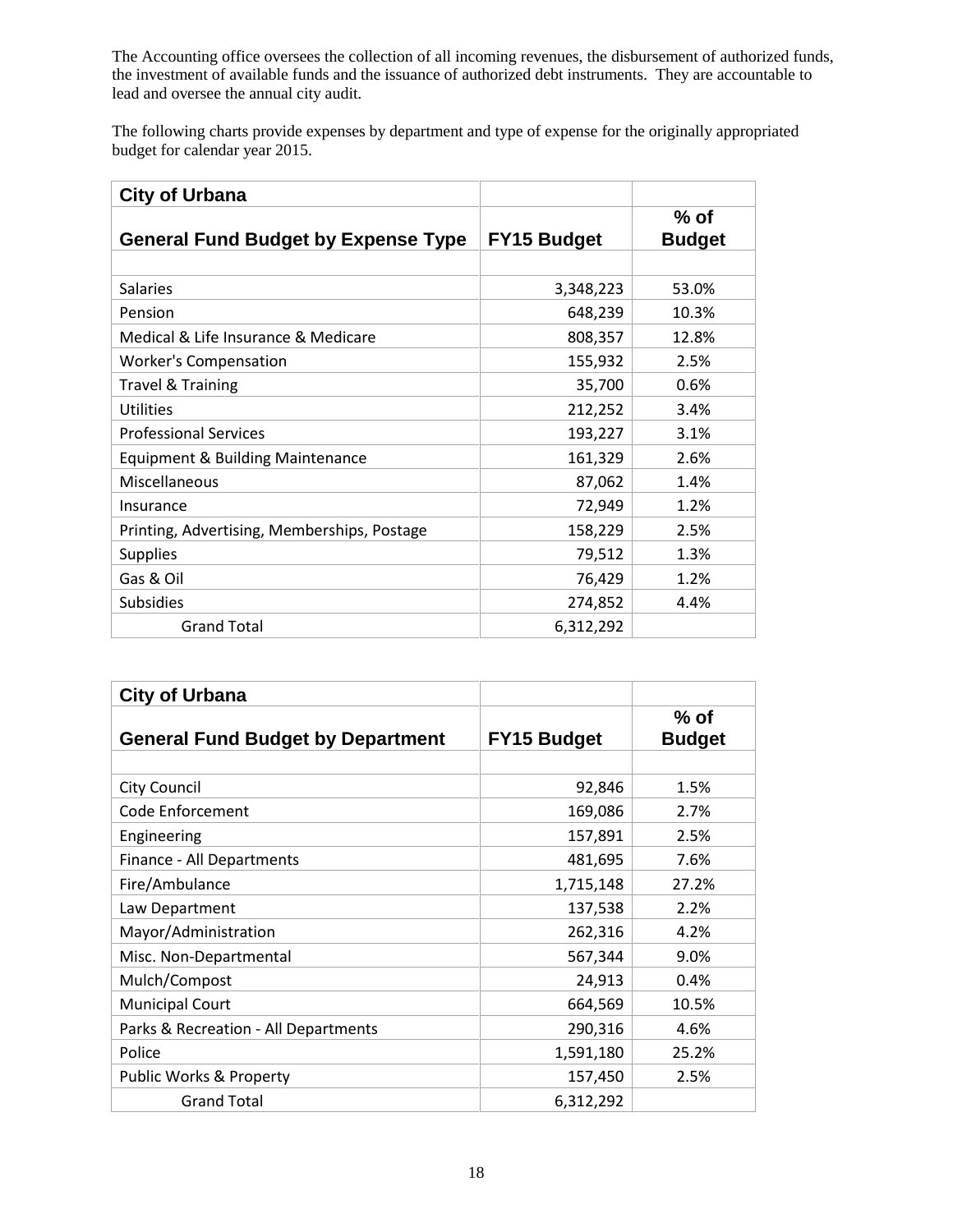The following chart provides a revenue breakdown by type of revenue for the original tax revenue budget for 2015.

## **City of Urbana - General Fund Tax Revenue Budget**

|                              | 2015          | $%$ of        |                                                |
|------------------------------|---------------|---------------|------------------------------------------------|
|                              | <b>Budget</b> | <b>Budget</b> | <b>Explanation</b>                             |
| Local Taxes                  | 509,500       | 8.1%          | Real estate taxes                              |
| <b>State-Shared Taxes</b>    | 231,705       | 3.7%          | Local government - county                      |
| Intergovernmental            | 142,020       | 2.2%          | Local government - state, County reimbursement |
| <b>Recreation Collection</b> | 11,473        | 0.2%          | Park & recreation revenue                      |
| Pool collections             | 50,644        | 0.8%          | Pool admissions, rentals, sales                |
| <b>Charges for Services</b>  | 859,264       | 13.6%         | Ambulance, cable tv, township contracts        |
| Licenses & Permits           | 7,024         | $0.1\%$       | Code/zoning permits                            |
| <b>Court Collections</b>     | 457,273       | 7.2%          | Fines and fees associated with Municipal Court |
| <b>Miscellaneous</b>         | 129,083       | 2.0%          | Interest revenue, mulch revenue                |
| Reimbursements               | 754,338       | 12.0%         | Reimburse general fund use of resources        |
| Municipal Income Tax         | 3,160,000     | 50.1%         | Municipal income tax revenue                   |
| <b>Total Revenue</b>         | 6,312,324     |               |                                                |
|                              |               |               |                                                |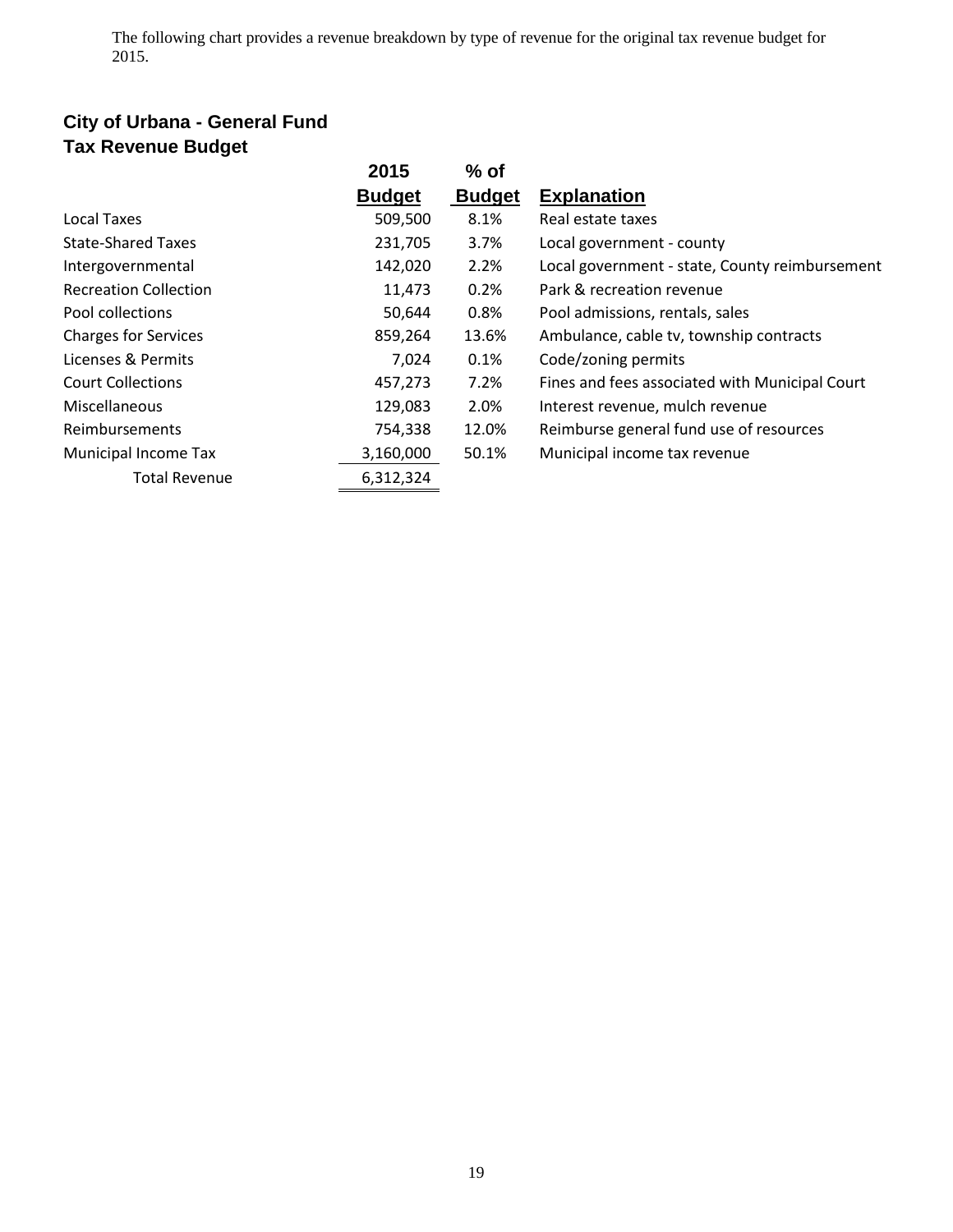## **Fire & EMS**

- We had two members leave the fire division in 2015. Fire Captain Phil Kellenberger retired in October with over 27 years of service to the fire division. Firefighter/Paramedic Adam Puhl resigned to join the Huber Heights Fire Division with nearly 3 years of service. Firefighter/Paramedic Thad Davis was hired to replace Adam.
- Continued to negotiate fire and EMS contracts with the surrounding townships. All contracts were renewed with the following terms:
	- o Urbana Township 3 year contract 2016-2018
	- o Salem Township 5 year contract 2016-2020
	- o Concord Township 5 year contract 2016-2020
- The CPR program for the community continues– educating our citizens to the importance and teaching the correct administration of CPR, knowing that this knowledge will someday help to save a life!
- The Urbana Fire Division continues to administer car seats to families not able to afford them through grant money from the Champaign County Health Department. The number of individuals and families coming to get a car seat has dwindled and is being re-evaluated for effectiveness in 2016.
- We continue to fine tune our digital improvements with the use of I-Pads in our apparatus. The I-Pads are a valuable asset to streamline our operations. We loaded a system called *Active 911* that gives us direct information from dispatch, improving our effectiveness. This information also includes hydrant locations, mapping, Pre-planning and GPS on other vehicles.
- Work continues on the training facility just north of the airport. We received shipment of 6 intermodal (shipping) containers which have been placed in position; special cuts in the containers now make the space equivalent to a1600 square foot building that simulates a residential building. These containers were purchased with a grant from a local organization. We have conducted several training exercises at the facility and will continue to improve the facility.
- We received \$57,620 to replace our aging rescue tool systems, through a FEMA Grant Program (AFG Grant). Our current SCBA meet the 1997 NFPA Standard; the new SCBA will meet the 2013 NFPA Standard. Our older tools were not able to cut the material that is used to build newer vehicles. They simply did not have the strength to cut the material. We also purchased new airbags to lift very heavy objects. Our older airbags were nearly 30 years old.
- We received over \$305,000 from a Staffing for Adequate Fire and Emergency Response (SAFER) Grant. This will allow us to fill two vacant positions that we had over the past year, bringing our staffing back to 7 suppression personnel on each shift and two administrative personnel. This grant will fund two positions for at least two years.
- We received an Ohio Bureau of Worker's Compensation Grant worth \$40,000.00 to assist with the purchase of two Stryker Power Load Systems and two Battery Powered Cots. This will help prevent lifting injuries which is very common in this industry.
- We purchased two thermal imager cameras in 2015. Urbana Township purchased one camera to be placed on Engine 4, the township's engine and the Fire Division purchased one to be placed on Engine 1. These cameras and the technology that they provide are an important part of our fire and rescues operations.
- We continue to work hard to improve the fire station daily cleaning as well as painting areas that have not been touch for a long time.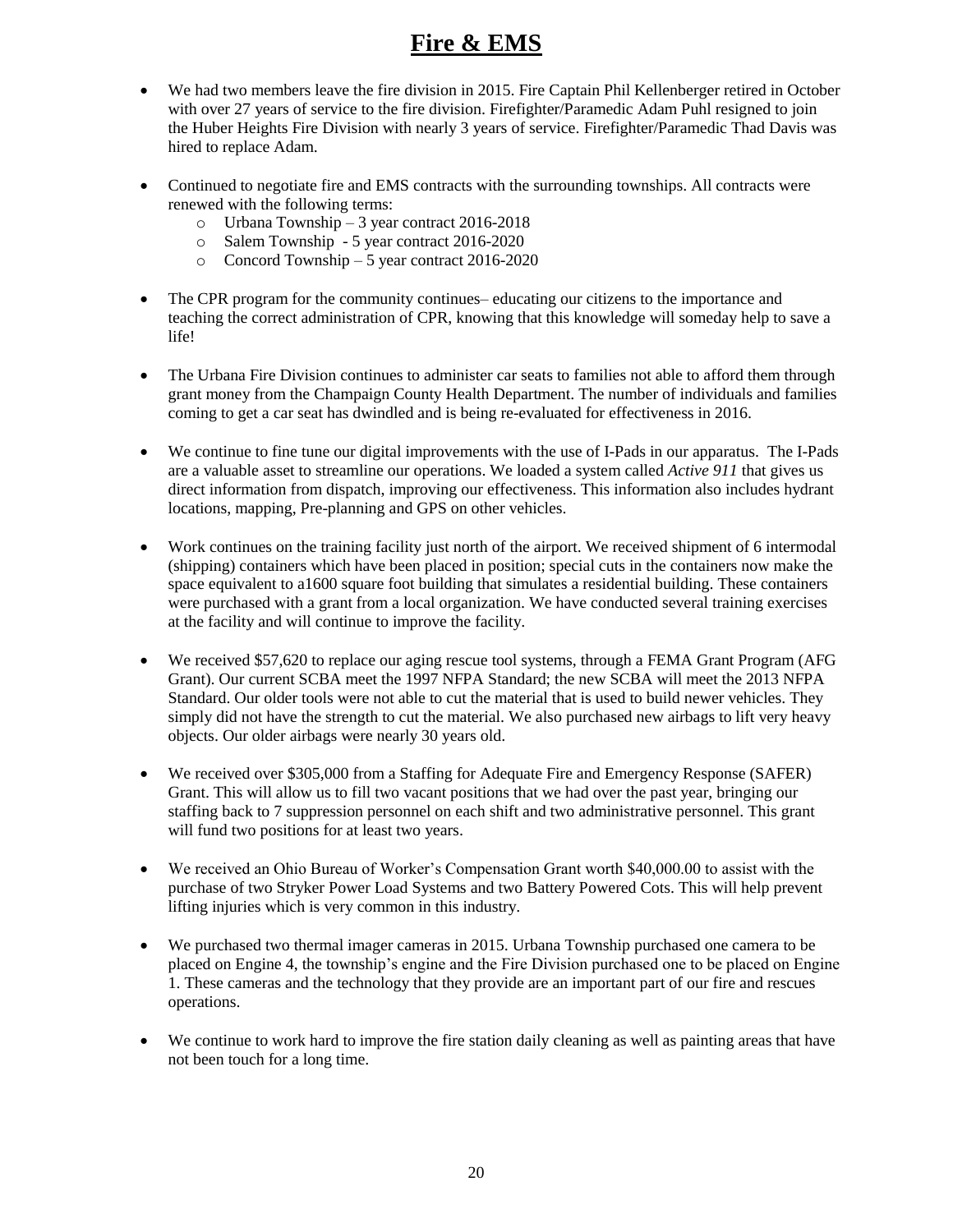|                           | 2015 | 2014 | 2013 | 2012 | 2011 | 2010 | 2009 |  |
|---------------------------|------|------|------|------|------|------|------|--|
| <b>EMS Runs</b>           | 1796 | 1854 | 1795 | 1799 | 1708 | 1731 | 1590 |  |
| City                      | 1445 | 1467 | 1424 | 1474 | 1388 | 1385 | 1295 |  |
| Rural                     | 327  | 361  | 359  | 304  | 307  | 325  | 278  |  |
| Mutual Aid                | 24   | 26   | 12   | 21   | 13   | 21   | 17   |  |
|                           |      |      |      |      |      |      |      |  |
| <b>Motor Vehicle Acc.</b> | 146  | 119  | 117  | 113  | 141  | 154  | 154  |  |
| City                      | 66   | 59   | 60   | 55   | 81   | 76   | 79   |  |
| Rural                     | 71   | 54   | 51   | 52   | 55   | 72   | 70   |  |
| Mutual Aid                | 9    | 6    | 6    | 6    | 5    | 6    | 5    |  |
|                           |      |      |      |      |      |      |      |  |
| <b>Fire Runs</b>          | 501  | 478  | 411  | 448  | 446  | 515  | 547  |  |
| City                      | 372  | 369  | 302  | 322  | 334  | 380  | 382  |  |
| Rural                     | 94   | 82   | 96   | 99   | 80   | 107  | 129  |  |
| Mutual Aid                | 35   | 27   | 13   | 27   | 32   | 28   | 36   |  |
| <b>Total Runs</b>         | 2449 | 2451 | 2323 | 2360 | 2295 | 2400 | 2291 |  |

## **Operational Summary**

- Continue to improve Fire and EMS reporting on the digital format (instead of using paper).
	- o Continue using the I-Pads that have been installed in our vehicles to improve our response efficiency during EMS Operations.
	- o Continue using the I-Pads in the engines and staff vehicles to allow easier access to preplans of buildings, mapping and hydrant information
- Continue to build our training facility to maintain competency in Fire, EMS, Haz Mat and Rescue situations. We will continue to be as cost effective as possible by reusing materials such as wood and metal while constructing the building. In the past we would have to look for houses that we can burn for this type of training, a rather costly endeavor. In 2016 we hope to have the majority
- We will continue our thorough study on our fire suppression capabilities such as water supply (hydrants) systems within the city as well as in the townships. We will work with the Water Division and private business owners to look into what we can do to make improvements.
- Purchasing a new ambulance at the beginning of the year. A specifications committee worked hard last year to come up with specifications for a new ambulance that could be here for the next 25-30 years.
- In 2018, we will begin working on specifications for a new rescue/engine to replace Engine 2 which is now over 30 years old. The new rescue/engine is budgeted for purchase in early 2019. This may change based on our look into response capabilities. We will also, look into making this purchase with the assistance of an Assistance to Firefighters Grant. The grant could save over half the cost of the new engine which is estimated to cost approximately \$550,000.00.
- Over the next 3-5 years we will be looking into improving our response capabilities throughout our fire and EMS district. This may include changing the capabilities of our apparatus to make a more efficient use of these vehicles.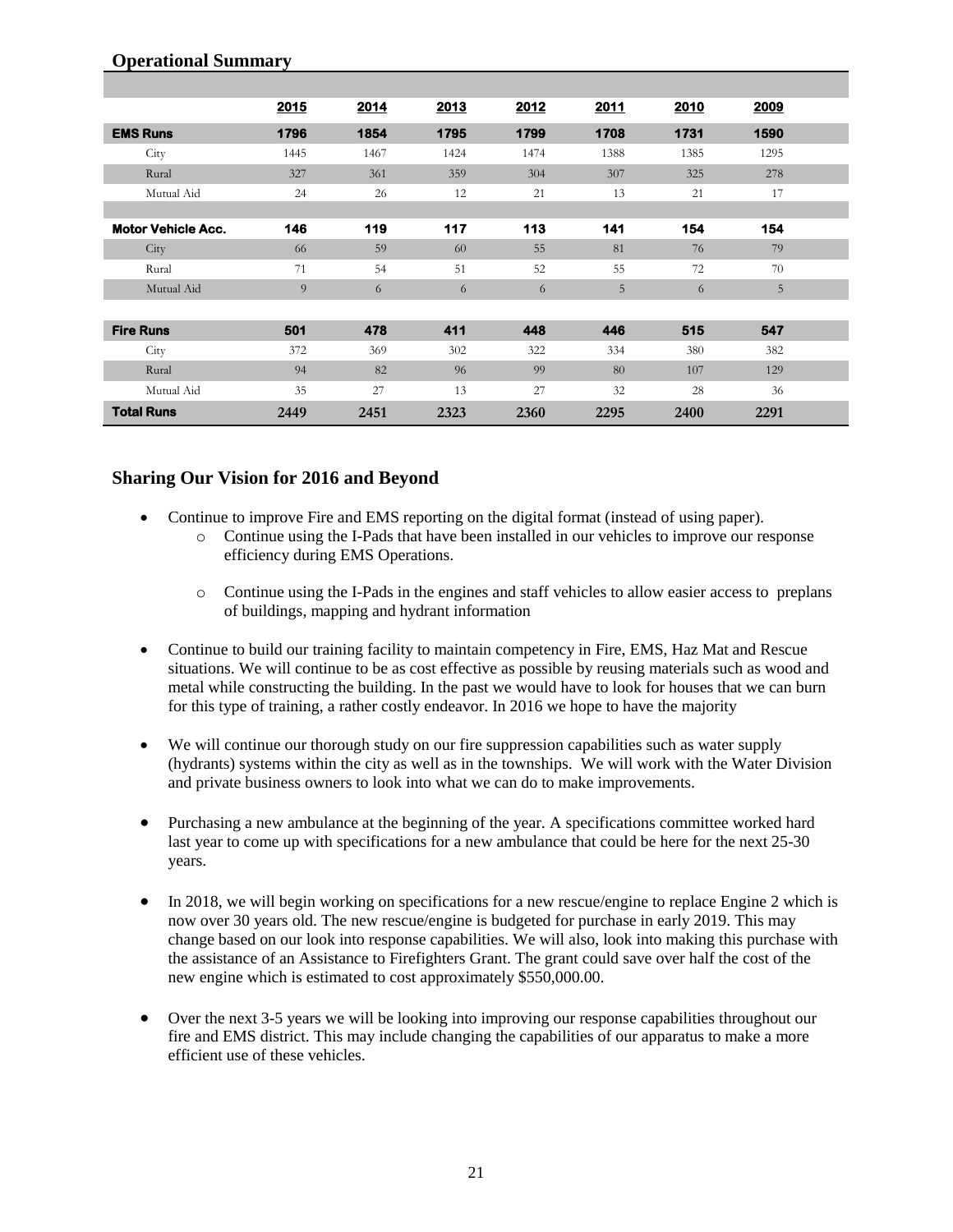# **Human Resources**

### **Miscellaneous Accomplishments:**

- 2015 was completed with ten work related accidents with a total loss of 8 working days.
- 2014 completed with eight work related accidents with a total loss of 62 working days
	- o Safety awareness continues to be present
	- o We successfully met Ohio BWC program requirements for earning a Destination Excellence Program premium bonus.
		- The Destination Excellence savings totaled \$33,668
		- Included Industry Specific Safety program, Safety Council Participation and Performance, Transitional Work Bonus and Drug-free Safely Program.
		- Approved for enrollment for 2016.
- Completed negotiations for five labor agreements; Public Works; Police; Police Sergeants; Fire; and Fire Captains
- Responded to 15 public records requests opposed
- Annual Health Insurance enrollment for 2015 successfully completed.
	- o Health insurance committee met quarterly throughout the year
	- o For the first time additional life insurance was made available to our full time employees
	- o During the enrollment period, 47 employees elected coverage
	- o Training was conducted throughout the year as needed per department.
	- o In compliance with the Drug-free Safety Program all employees attended annual awareness training; the supervisors also attended the required supervisor awareness training.

## **Sharing Our Vision for 2016 and Beyond:**

In addition to the day to day operations time will be devoted to implementing the following:

- Annual Enrollments and Health Insurance Committee meetings.
- Devise a safety team.
- Continue to comply with the Destination Excellence Programs.
- Implement a timekeeping system.
- Complete the final phase updating Global Harmonized Safety Data Sheets.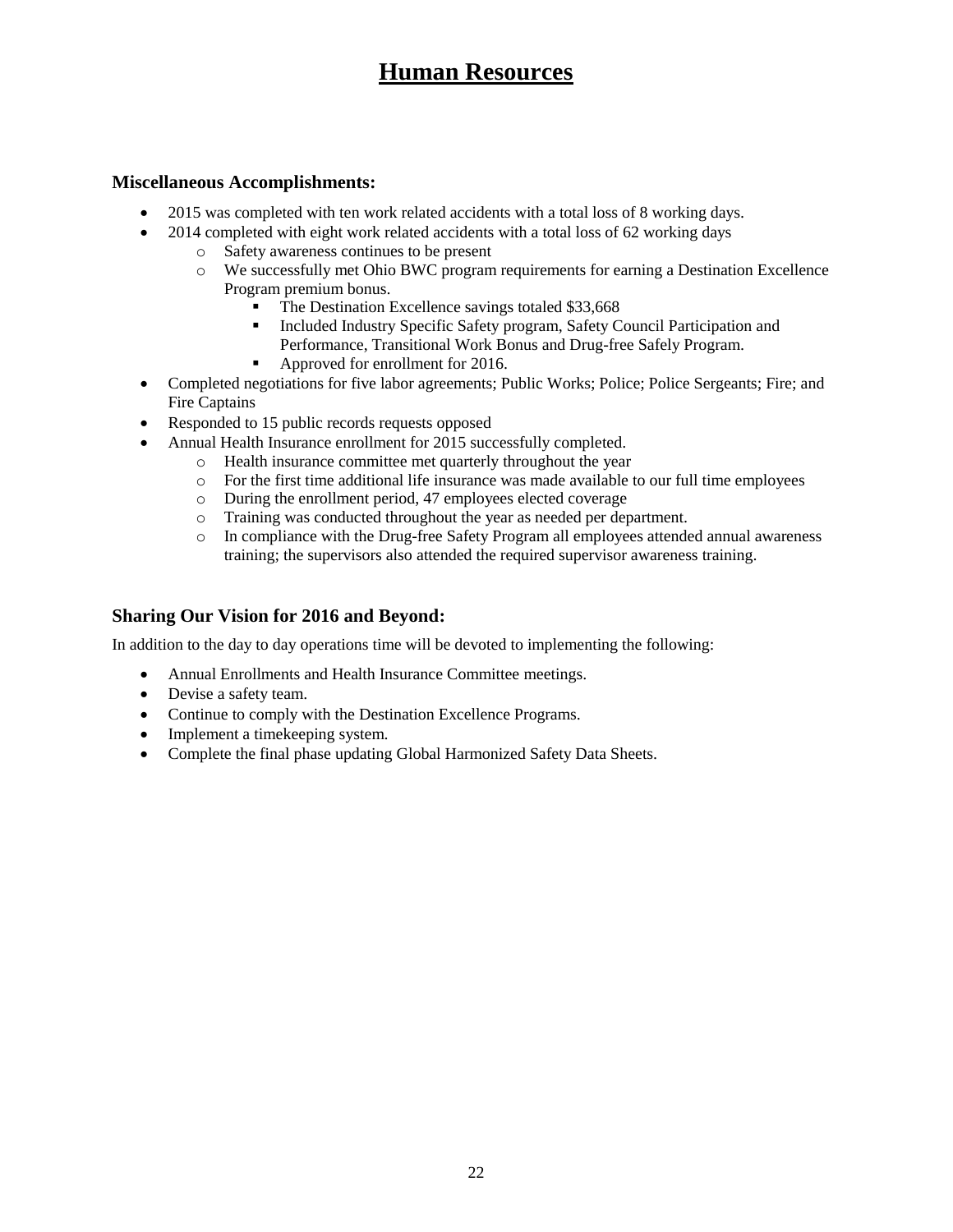## **Law Office**

## **Council/Legislation:**

The law director serves as the civil attorney for all City departments, boards and commissions, attends all City Council meetings, and work sessions when requested. In 2015, the law director attended 24 regular council meetings and seven work sessions. The law director reviewed 35 proposed resolutions and 32 proposed ordinances for conformity with state and federal law, drafted several ordinances on behalf of other City departments, and drafted shared service agreements for municipal court prosecution with Champaign County, Mechanicsburg and St. Paris.

## **Municipal Court Cases- Criminal and Traffic:**

The law director also serves as the municipal prosecutor pursuant to the Urbana City Charter and state law, for all offenses committed in the territorial boundaries of the City of Urbana and unincorporated areas of Champaign County. Prior to 2014, the law director contracted separately with the other municipalities in the court's jurisdiction for prosecution services. This model changed in 2015 to a shared services agreement between municipalities, and for 2016 forward, that shared service model also includes Champaign County.

In 2015, the law director handled approximately 2,200 jailable criminal and OVI offenses. This included cases from prior years in addition to the 3,868 new cases filed into Champaign County Municipal Court. While approximately half of "other traffic" cases result in payment of tickets by defendants without prosecutor involvement, a substantial share of those cases are jailable offenses such as repeat moving violations that elevate the penalties, along with driving under suspension, and hit-skip. Many speeding and unclassified misdemeanor offenses also proceed to bench trial pro se.

| <b>CASES FILED</b><br>in $2015$ | <b>Urbana</b><br><b>Police</b><br><b>Division</b> | Champaign<br><b>County Sheriff</b> | <b>OSHP</b> | <b>M'Burg Police*</b> | <b>St. Paris</b><br>Police | <b>Other Agencies</b> |
|---------------------------------|---------------------------------------------------|------------------------------------|-------------|-----------------------|----------------------------|-----------------------|
| Felonies                        | 53                                                | 39                                 | $\theta$    | 3                     |                            | 5                     |
| Misdemeanors                    | 505                                               | 244                                | 7           | 86                    | 31                         | $31$ (pros.)          |
|                                 |                                                   |                                    |             |                       |                            | 24 (ODNR)             |
| <b>OVIs</b>                     | 80                                                | 36                                 | 6           | 11                    | 8                          |                       |
| Other Traffic                   | 729                                               | 370                                | 1432        | 87                    | 54                         |                       |
| <b>TOTAL</b>                    | 1367                                              | 689                                | 1445        | 187                   | 100                        | 50                    |
| Appeals                         | $\overline{0}$                                    | 3                                  |             |                       |                            |                       |

\*Mechanicsburg's Mayor's Court ceased operation, therefore case totals are higher than 2014. The village is also the site of the Tri-County Regional Jail, which inflates the number of criminal cases related to inmate activity at the jail.

| <b>CASES FILED</b><br>in 2014 | Urbana<br><b>Police</b><br><b>Division</b> | Champaign<br><b>County Sheriff</b> | <b>OSHP</b>    | <b>M'Burg Police</b> | <b>St. Paris</b><br>Police | <b>Other Agencies</b>                  |
|-------------------------------|--------------------------------------------|------------------------------------|----------------|----------------------|----------------------------|----------------------------------------|
| Felonies                      | 63                                         | 45                                 | $\theta$       | 6                    |                            | $\theta$                               |
| Misdemeanors                  | 529                                        | 326                                | $\overline{2}$ | $42*$                | 27                         | $15$ (pros.)<br>34 (ODNR)<br>$3$ (CHD) |
| <b>OVIs</b>                   | 90                                         | 50                                 | 8              | 6                    |                            |                                        |
| Other Traffic                 | 688                                        | 519                                | 563            | 26                   | 20                         |                                        |
| <b>TOTAL</b>                  | 1370                                       | 940                                | 573            | 80                   | 55                         |                                        |
| Appeals                       | $\overline{0}$                             | 5                                  | $\overline{0}$ | $\overline{0}$       |                            | $\overline{2}$                         |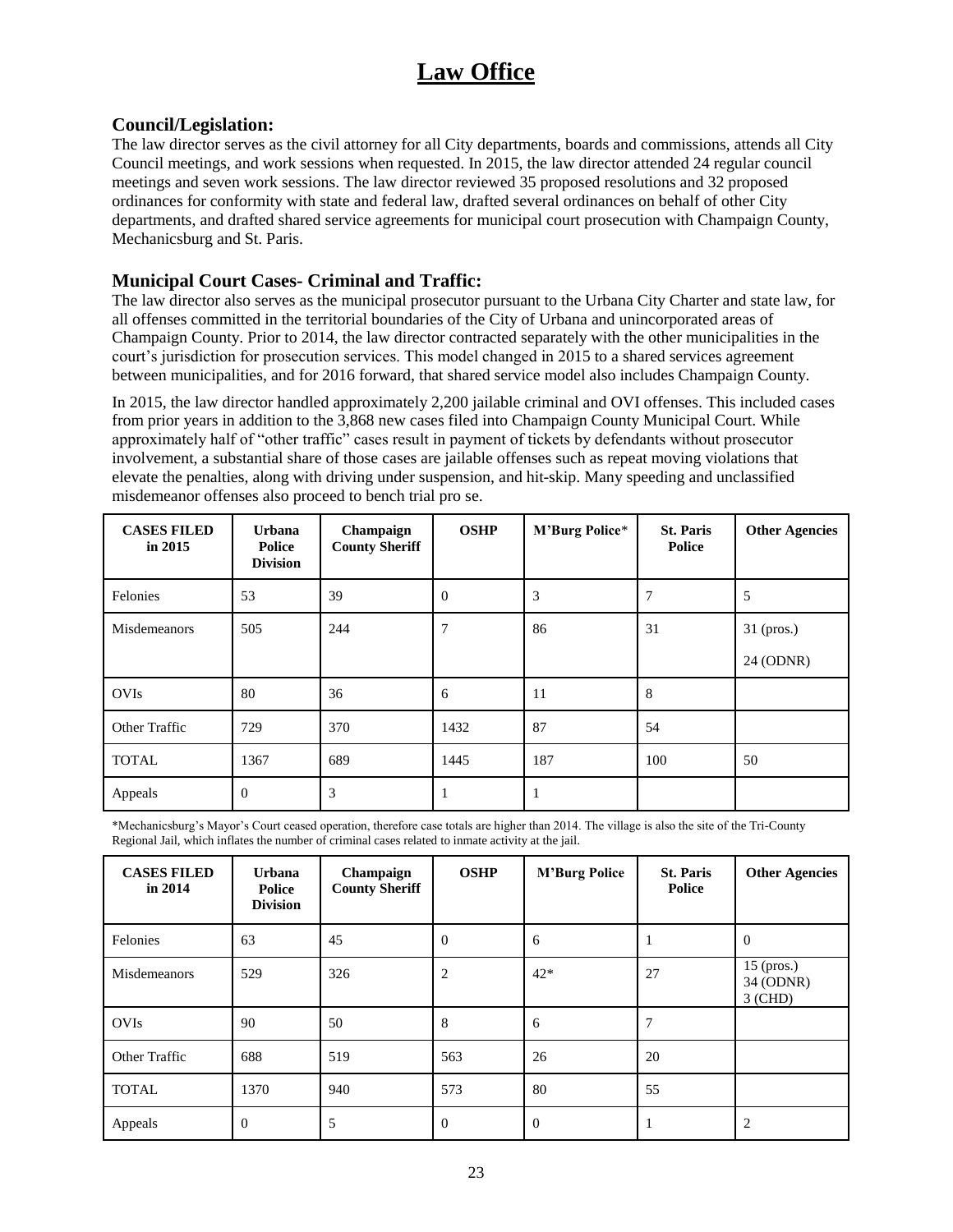## **Victim Advocacy:**

A federal grant from the Victims of Crime Act (VOCA) partially funds salaries for the two support staff. Amy Deere administers the grant and reports regularly to the Ohio Attorney General's Office on the regular activity of our victim-witness advocate functions. In February 2015, we bid farewell to our other experienced advocate, Lyndsay Bumbalough, and hired our former intern, Nick Sullivan, to finish the grant cycle from May through September. Thanks to the approval of additional VOCA funding for the 2016 grant cycle, the law department was able to hire Aimee Belliveau as an advocate to begin the year.

Copper continues his work as a certified therapy dog with Amy Deere as his handler. He accompanies victims and witnesses to the courtroom in addition to providing a friendly face in our office, helping us connect to the public, and also attends City Council meetings.

## **Municipal Court Cases – Civil/Small Claims:**

The law director currently acts as the City's in-house collection agent for unpaid income tax and ambulance bills. This often requires obtaining judgment for unpaid debts through the civil division of the Champaign County Municipal Court. Once judgment is awarded, the debtors may enter a payment agreement with the City, or the City can proceed with other collection methods such as wage garnishment, etc. In 2015, 24 civil cases were filed by the City of Urbana as plaintiff, compared to 30 cases in 2014.

## **Law Enforcement Training:**

The law director, as the chief legal officer of the municipality, repeated a training program implemented in 2014 to assist the Urbana Police Division, as state law (R.C. 2935.081) permits officers that have in-service training approved by their chief legal officer to administer oaths to other officers for court complaints and other "matters related to the peace officer's official duties." This training addressed a critical manpower issue for the department, as court clerks and notaries public were often unavailable during second and third shifts. The test incorporated material on changes to local rules for becoming a notary public in Champaign County, and the exam was administered through an online test to three additional officers with 100 percent pass rate.

In March of 2015, the City hosted a "Cops in Courts" workshop by the Ohio Department of Public Safety, with a turnout of approximately 35 officers from Urbana police and other local law enforcement agencies. The ODPS traffic safety resource prosecutor ("TSRP") focused on giving officers skills to improve their report writing and testimony in court. Sgt. Josh Jacobs showed off his skills on the witness stand as the training culminated with a mock motion hearing presided over by Acting Judge Richard A. Meyer, with direct and cross-examination by the Municipal Prosecutor, TSRP, and local attorney Addie King, a former Dayton City and Champaign County assistant prosecutor.

## **Outside Legal Counsel:**

From time to time, the City requires legal expertise which the Law Director is unable to provide due to time constraints or fields of specialization. While the Law Director may recommend another attorney or firm for certain projects, the City has historically retained Michael Soto of Westerville for matters related to workers compensation, and the firm of Blaugrund, Kessler, Myers and Postalakis, Inc. for personnel issues such as labor negotiations, etc.; Frost Brown Todd for brownfield remediation issues, and Thompson, Dunlap and Heydinger for title work.

The Law Director anticipates that with the addition of an assistant attorney to share the prosecution duties, the City should realize a cost savings by allowing the Law Director to more effectively coordinate with outside counsel on such specialized matters, in addition to handling routine civil matters in a more timely fashion. Civil priorities in 2016 include a thorough review of the City Charter and all codified ordinances, as well as addressing annexation, contracts, taxation, personnel and other matters with the partnership of the administration and City Council.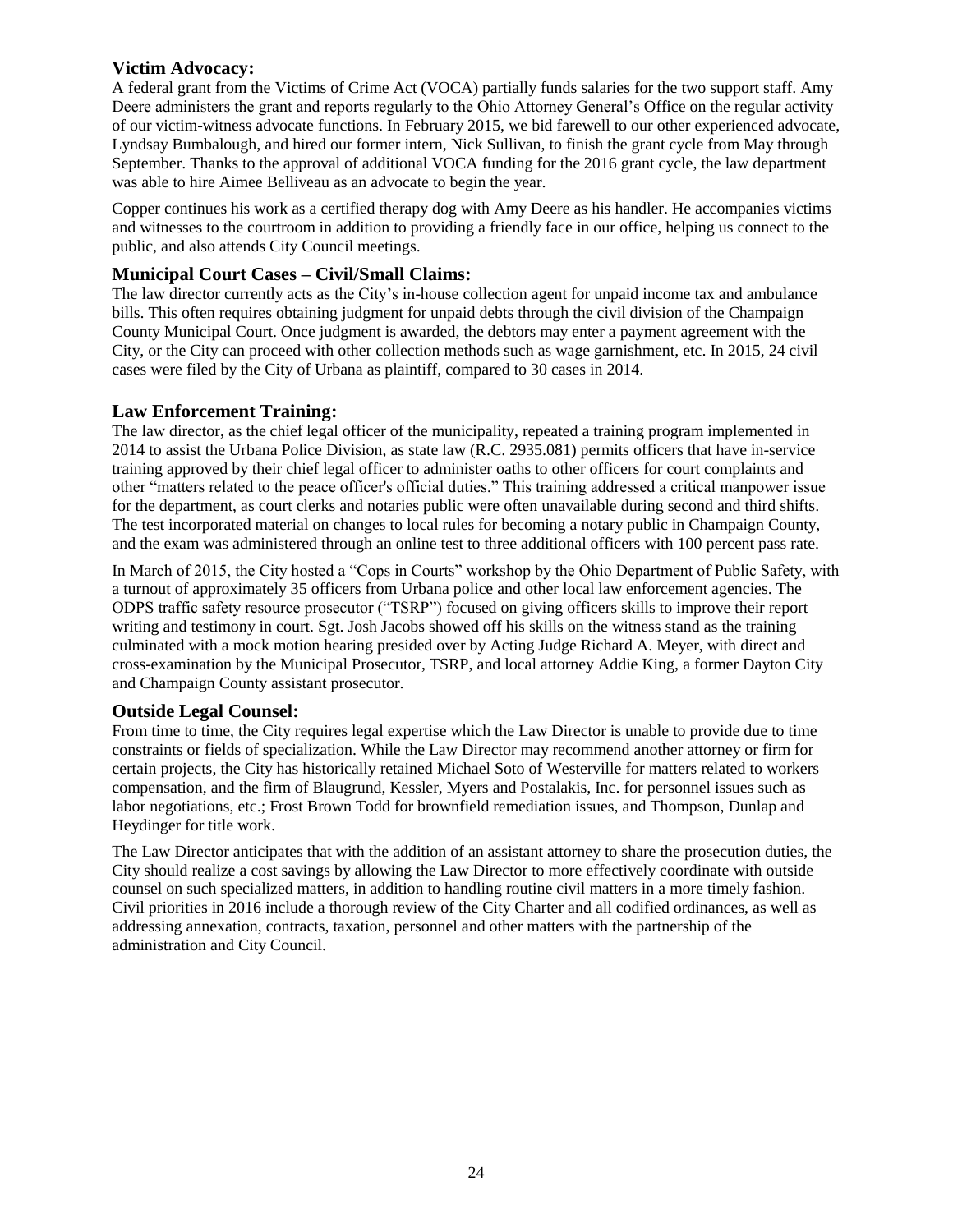# **Parks & Recreation**

The Urbana City Park system, headquartered at 731 Children's Home Road, encompasses over 120 acres and provides a variety of recreational opportunities for the citizens of the community.

Offerings at **Melvin Miller Park** include an 18-hole disc golf course, two (2) sand volleyball courts, six (6) horseshoe pits, thirteen (13) baseball/softball fields, thirteen (13) soccer fields, one (1) football field, two (2) basketball courts, five (5) tennis courts, three (3) handball/racquetball courts, The Wendell Stokes swimming pool, three (3) playgrounds, four (4) shelter houses with picnic tables, a twelve (12) acre "Frontier Land", with playground equipment and unpaved trails, and a two (2) acre fishing pond.

Our **Gwynne Street Park** is located at 251 Gwynne Street and offers one (1) baseball/softball field, along with a swing set. Barbara Howell Park, located on E. Market Street consists of one (1) basketball court, a shelter house with picnic tables and a playground area.

**Pointe North** is located at 2222 State Route 68 (just north of Grimes Airfield). Open March 1 through October 31, Pointe North is a 224 acre parcel offering public fishing, wildlife observation and picnic opportunities. This location is a "Trash Free" park; rules and regulations (as posted in the park) are enforced by the Ohio Department of Natural Resources-Division of Wildlife, the Champaign County Sheriff's Department and City of Urbana Police Division;

### **Operations Summary:**

- Misc. Park Activities
	- o Planned and orchestrated the first annual ParkFest
		- **Held July 10-11, 2015**
		- Concerts, vendors, sports tournaments, family activities
		- With over 24 sponsors; Urbana Parks and Recreation raised over \$8000
		- Profits from the festival were placed in a newly created Park Fund and will be budgeted for future improvements
	- o Adult Softball
		- **3** Leagues
		- <sup>21</sup> Teams playing in Spring and Fall
	- o Worked with the Champaign County Arts Council to provide *Concerts in the Park*
	- o Hosted 4 separate 5K runs for local organizations
	- o Rentals
		- **110 Shelter Rentals**
		- 54 "The Deck" Rentals
- The Wendell Stokes Swimming Pool
	- o Due to inclement weather, the pool closed early a total of 12 days
	- o Total Revenue of \$54,536.45 was a direct result of the following activities:
		- 191 Season Memberships
		- 309 Swim Lessons (141 complimentary lessons administered to season pass holders, 168 paid by non and pass holders)
		- 19 Pool Rentals
		- 2 Complimentary (YMCA in exchange for indoor pool time and Fido's Swim Fest)
		- 61 Swim Team members
		- 3 Home Swim Meets
		- **Jr Lifeguard Class**
		- Concessions

- Begin construction of indoor restroom facility through grant from ODNR
- Continue updating list of improvements through community donations earmarked for the Park Fund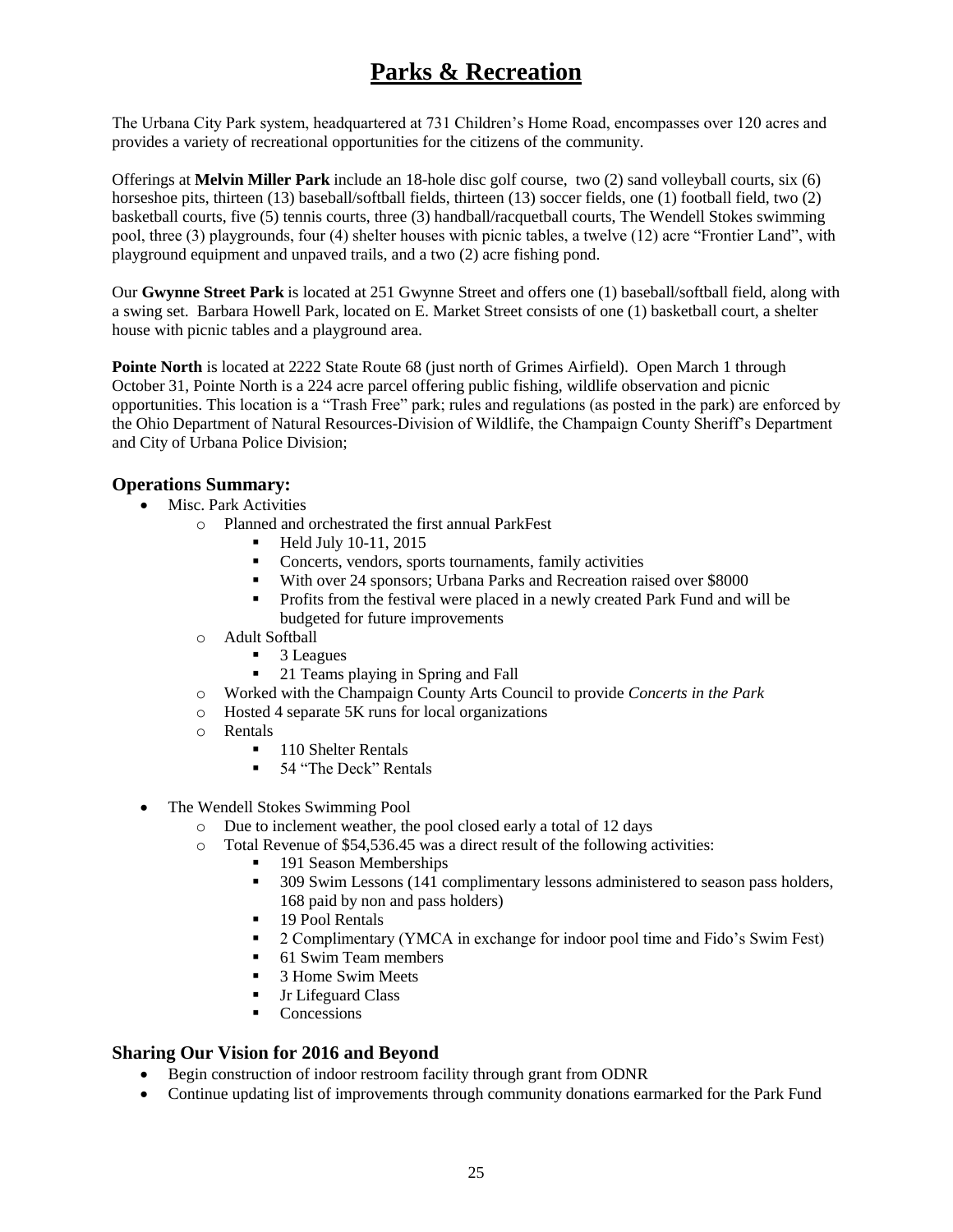## **Police**

### **"We, the members of the Urbana Police Division, pledge to provide professional, quality service with integrity and teamwork, to keep Urbana a pleasant place to live, work and visit."**

## **Major Highlights:**

**Staffing Struggles** – We continue to struggle with dangerously low staffing levels and spent a good part of 2015 with only 16 officers. As retirements continue to hit us over the next few years, we will continue to look for opportunities to get the Urbana Police Division back to (or closer to) full staffing, which is 23 sworn officers.

**Bank Robbery** – On March 5, just after 9:00 a.m., Urbana officers responded to a robbery at the ATM machine located in front of Security National Bank, 848 Scioto Street. Police found that while two bank employees were outside the bank, they were approached by a suspect wearing a stocking over his face who demanded they turn over a bag they were carrying, which contained a large amount of money. The suspect ran to a waiting vehicle and fled the scene with the help of an accomplice who was driving the getaway car. This car was later recovered near Springfield and impounded by Urbana police. On September 23, after many months of investigation, Urbana police made two arrests for the robbery when they arrested Michaela M. Anderson, age 19, of Urbana, and, Ryan Henry Seibert, age 22, of Springfield.

Police went to Florida twice to follow up on investigative leads, after they discovered the two were hiding out there. Both Anderson & Seibert plead guilty to their crimes, without going to trial and were sentenced to prison.

**Lou Taylor Homicide Case** -- In 2015, in an effort to keep the awareness of an unsolved 2011 homicide case alive, police erected two billboards along State Route 68 between Springfield & Urbana, regarding the \$10,000 Reward offered in connection with the homicide of Mr. Louis Taylor. This case continues to be the top priority for the police division.

**Drug Investigations** – 2015 was our busiest and most successful year in drug investigations since our implementation of a new Drug Enforcement Strategy in 2013. Sixteen drug related search warrant raids were served on suspected drug houses throughout the city. A large amount of drugs and weapons were recovered as the result of these cases. On March 31, Urbana police conducted two drug related search warrant searches and recovered evidence and plants from an indoor marijuana grow operation, at 314 Miami Street, Apt. 2, and at 10257 East US Route 36. Steven Inskeep, age 57, was arrested in that case and later plead guilty to drug charges.

On April 25, at 10:48 p.m., several officers acting with a drug related search warrant raided a residence at 312 East Water Street. Officers recovered drugs and paraphernalia during the raid. Officers discovered occupants of the home were abusing drugs while there was a two year old child within reach of them.

**Drug Enforcement Strategy** – In 2015 the police division continued with its drug investigation strategy, "Covert to Overt to Closed in 30-Days", begun in 2013 and continued to have great successes.

• 16 Search Warrant Drug Raids of homes were conducted in 2015.

| • Drug arrest stats: |  | 2015 2014 2013 2012 2011 |  |
|----------------------|--|--------------------------|--|
|                      |  | 611 302 308 171 108      |  |

- Several covert cases were conducted resulting in numerous criminal arrests and indictments for drug traffickers and abusers in Urbana
- A large amount of illegal drugs were removed from the community
- Several handguns were confiscated during investigations
- We solved many additional theft related cases through our drug investigations

**Fatal crashes** – In 2015 we experienced two fatal crashes within the city. The first occurred on May 16, at 1:06 a.m. in the 300-block of Lewis B. Moore Drive. A 19 year old Wittenberg student was killed and his 19 year old passenger was injured. The investigation revealed that the driver was under the influence of alcohol and drugs at the time of the crash and that he was not wearing a seatbelt.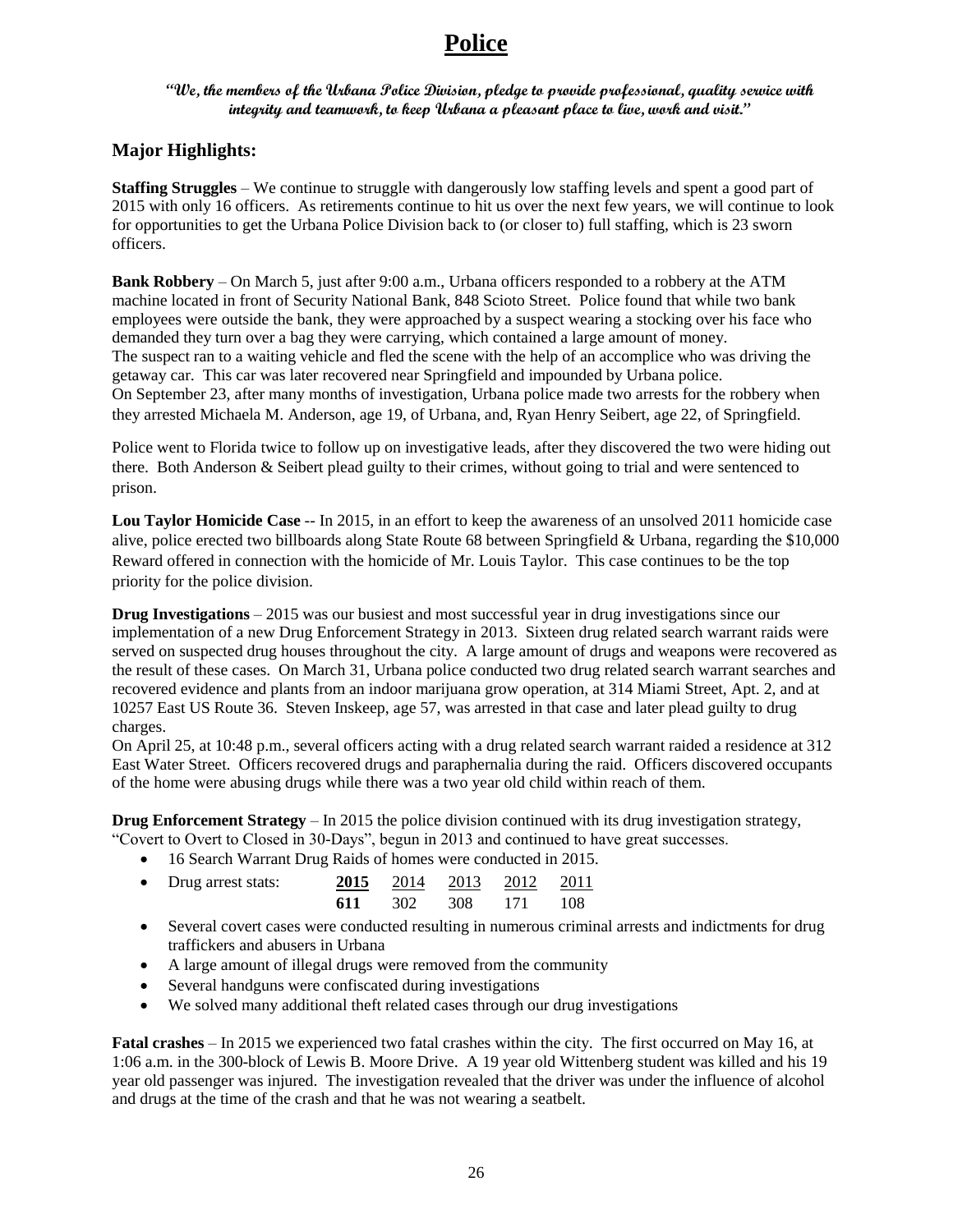The second crash fatality occurred on November 27, at 5:38 p.m. in the 1600-block of US Route 36 East. A 38 year old Urbana woman was killed. She was a front seat passenger in a car that turned into the path of an eastbound pickup truck. This crash remains under investigation.

### **Outreach Efforts in 2015:**

We believe we must continue to meet the needs of our community in as many ways as possible by providing various Outreach efforts that help us to develop lasting partnerships and to strengthen professional relationships in our community.

- **Mascot "Officer Stanley"** appearances at Community events and for presentations
- Are You Okay? (RUOK) Safety checks for our elderly & homebound
- FOP **Easter Egg Hunt** / April
- **Safety Town** / June
- **Drug Drop-off** / March & October
- FOP **Halloween Treats** / October
- FOP **Community Christmas** / December
- **•** Criminal Justice Internships / 2-3 per year
- **Public Speaking & Crime Prevention** programs
- FOP high school **scholarships** for Criminal Justice majors
- FOP **sponsorship of youth sports** teams
- FOP **Fair purchases**

### **Safety Town Donations:**

We were very fortunate to be the recipients of two generous donations for our Safety Town program. In December, we received over \$1700 from John and Beverly Titus, on behalf of the Alicia Titus Peace Memorial organization, as reward for our annual participation and assistance to the organization with their efforts to promote peace in our world, in the memory of Alicia Titus, a flight attendant killed during the attacks of 9-11. We were also grateful to be the recipients of \$1,000 from the local State Farm Insurance agencies, who helped us with a grant award as well as local matches from the Ron Burns State Farm Company, and the Erin Patton Agency. Together, these monies will be used to purchase some new items for Safety Town and to refurbish the asphalt, pavement markings and buildings.

Our 2015 Safety Town program was the largest to date, with 66 incoming kindergartners participating.

### **FOP Community Christmas / December:**

In addition to providing Christmas gifts for 262 Urbana children this year, the FOP/Community Christmas program provided gifts to several children spending their Christmas in Columbus's Children's Hospital. Those gifts were delivered to the hospital by Officer Todd Pratt and his family, on behalf of the UPD.

#### **Employee Recognitions:**

During our annual 2015 Division meeting in January we recognized several officers for their special efforts and successes to the division and to the community during 2014. Those honored were:

- *Distinguished Duty* **Award** recipients David Reese, Ed Burkhammer, Josh Jacobs, Todd Pratt, Shawn Schmidt, Mike Cooper & Robbie Evans
- *Exceptional Duty* **Award** recipients David Reese, Ed Burkhammer, Josh Jacobs, Mike Hughes, Todd Pratt, Shawn Schmidt, Mike Cooper, Jason Kizer, Robbie Evans & Todd Burkett
- *Police Chief's Challenge Coin* **Award** recipients Seth King, David Reese, Brian Cordial, Chris Snyder, Shawn Schmidt, Todd Pratt, Jason Kizer, Mike Cooper & Robbie Evans
- *Physical Fitness* **Award** recipients Shawn Schmidt, Robbie Evans, Jason Kizer, Seth King & Matt Lingrell
- *TOP COP for OVI arrests* David Reese (31 OVI arrests)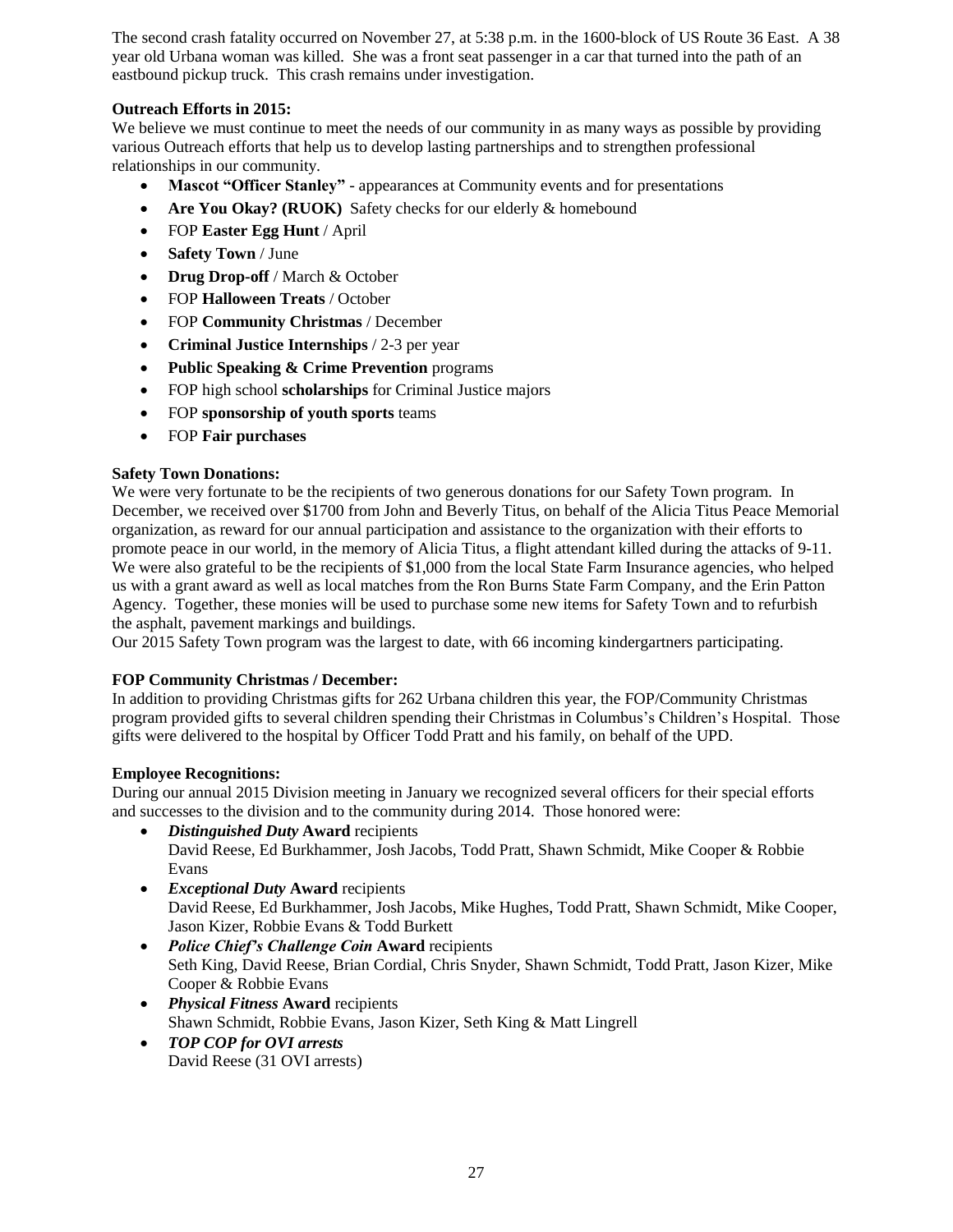### **Training 2015:**

- Blue Courage (entire Division)
- Crisis Leadership in Active Shooter incidents (presenters were: Police Chiefs from the Boston Bombing, MIT University murder of police officer & Virginia Tech massacre) (Lingrell & King)

### **New Equipment in 2015:**

- Unmarked Cars (2)
- Simulator for our OVI testing Datamaster machine
- Target System (15) for the weapons range
- Neon Traffic Cones (30)
- Heat sealer for our Evidence/Property Room

### **Sharing Our Vision for 2016 and Beyond:**

- We will continue with the **open homicide investigation** of Louis Taylor which occurred on October 24, 2011 (he died on November 17, 2011).
- **Drug Investigations** We will continue with our Drug Enforcement Strategy initiated in 2013.
- **Hiring and training** new police officers to replace the ones we lost in 2015 and will lose in 2016 to resignation or retirement.

## **Urbana Police Division Activity Statistics for 2015**

|                                 | 2015         | 2014     | 2013           | 2012   | 2011           |
|---------------------------------|--------------|----------|----------------|--------|----------------|
| <b>Calls for Service</b>        | 14,476       | 13,116   | 12,851         | 16,167 | 13,511         |
| Arrests                         | 1,780        | 1,511    | 1,759          | 1,707  | 1,391          |
| Felonies                        | 375          | 305      | 291            | 168    | 161            |
| Misdemeanors                    | 1,405        | 1,206    | 1,468          | 1,539  | 1,230          |
| <b>Offense Reports</b>          | 1,956        | 1,763    | 1,898          | 2,049  | 1,716          |
| Homicides                       | 0            | 1        | 1              | 1      | 1              |
| Robberies                       | 3            | 4        | 6              | 3      | $\overline{7}$ |
| <b>Burglaries</b>               | 71           | 82       | 71             | 93     | 112            |
| Rapes                           | 9            | 12       | $\overline{7}$ | 9      | $\overline{2}$ |
| <b>Sexual Assaults</b>          | 27           | 19       | 9              | 16     | 28             |
| Assaults                        | 134          | 118      | 130            | 142    | 112            |
| <b>Thefts</b>                   | 445          | 432      | 425            | 516    | 387            |
| <b>Auto Thefts</b>              | 16           | 11       | 19             | 21     | 28             |
| Forgery/Fraud                   | 21           | 67       | 95             | 68     | 75             |
| Vandalism/Criminal Damaging     | 218          | 170      | 168            | 240    | 161            |
| Drug Offense                    | 409          | 302      | 308            | 171    | 108            |
| <b>Traffic Citations</b>        | 1,108        | 1,089    | 1,336          | 1,695  | 977            |
| OVI's                           | 82           | 94       | 108            | 105    | 89             |
| DUS's                           | 187          | 167      | 173            | 224    | 88             |
| Speed                           | 161          | 103      | 240            | 493    | 196            |
| <b>Traffic Control Device</b>   | 36           | 31       | 51             | 91     | 54             |
| <b>Parking Citations</b>        | 33           | 47       | 31             | 232    | 266            |
| <b>Crash Reports</b>            | 403          | 424      | 380            | 419    | 349            |
| <b>Fatal Crashes</b>            | $\mathbf{2}$ | $\Omega$ | $\Omega$       | 1      | 0              |
| <b>Mental Health Complaints</b> | 80           | 107      | 154            | 116    | 82             |
| Suicide (includes attempts)     | 33           | 35       | 41             | 33     | 22             |
| Curfew                          | 23           | 12       | 10             | 14     | 39             |
| Alarms                          | 981          | 493      | 423            | 454    | 32             |
| Dead Body (non-criminal)        | 17           | 16       | 19             | 16     | 21             |
| <b>Business/House Checks</b>    | 1,665        | 1,584    | 1,264          | 946    | 286            |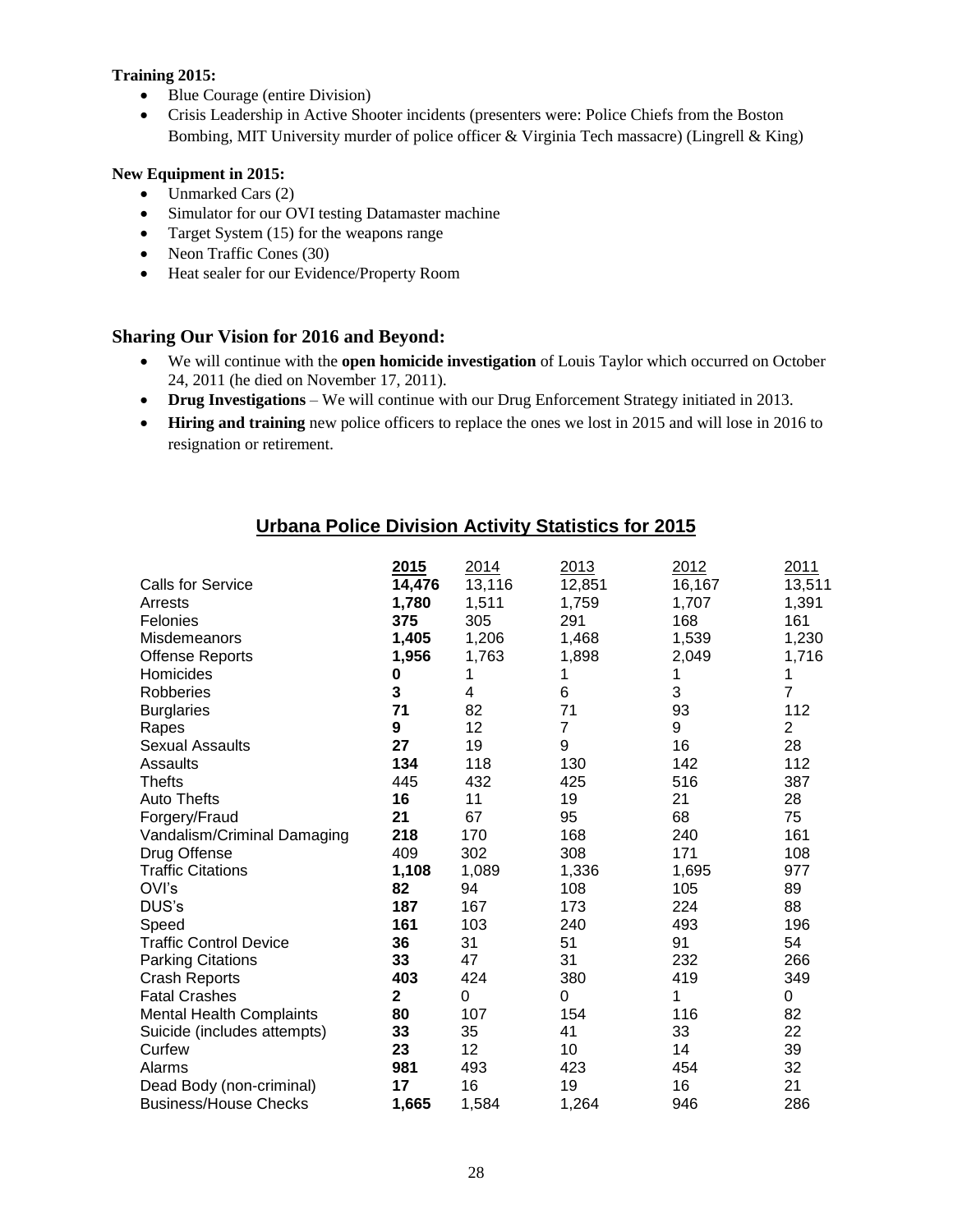# **PUBLIC WORKS Water**

The City of Urbana is committed to consistently deliver a water supply that meets or exceeds all health, safety and quality requirements of state and federal mandates. In addition to supplying safe drinking water, the Water Division also supports key initiatives in the community:

- Promoting public health
- Maintaining adequate flow for the Fire Department
- Supporting a strong economic development initiative; and
- Contributing to our community's overall quality of life.

### **Operations Summary:**

The Water Division is responsible to the community for the delivery of water required for daily consumption, fire protection and industrial use.

|                                 | 2011      | 2012      | 2013      | 2014      | 2015             |
|---------------------------------|-----------|-----------|-----------|-----------|------------------|
|                                 | Actual    | Actual    | Actual    | Actual    | <b>Projected</b> |
| <b>Million Gallons Pumped</b>   | 766.16 MG | 733.36 MG | 718.71 MG | 685.37 MG | 674.83 MG        |
| <b>Million Gallons Sold</b>     | 493.36 MG | 510.46 MG | 431.23 MG | 412.65 MG | 505.6 MG         |
| <b>Percent Unaccounted*</b>     | $35.6\%$  | $30.4\%$  | 40%       | $39.7\%$  | $25.1\%$         |
| <b>Number Water Connections</b> | 5400      | 5448      | 5454      | 5454      | 5463             |
| $\mathbf{r}$                    |           |           |           |           |                  |

**\*** Increase due primarily to main breaks in an aging infrastructure.

|        | <b>Distribution Repair Digs</b> |        |        |        |        |
|--------|---------------------------------|--------|--------|--------|--------|
| 2010   | 2011                            | 2012   | 2013   | 2014   | 2015   |
| Actual | Actual                          | Actual | Actual | Actual | Actual |
| 92     | 117                             | 72     | 91     | 105    | 65     |

In 2015 there were No Violations of the Safe Drinking Water Act.

### **2015 Accomplishments:**

- Phase 1 (two-part) Water Line Replacement Project completed
- The East Lawn Storage Tower cleaned, painted and refurbished
- The Gwynne Street Bridge Water Main Isolation Valves installed
- The WebTMS System relocated to Taft Ave Garage
- Andy Deaton resigned his position and Russ Thackery was hired.
- 2015 Lead and Copper sampling completed with no violations.

- Capital Improvement goals for 2016 include:
	- o Gwynne Street Tower painting and Maintenance
	- o Removal of Unused Monitoring and Exploration Wells.
	- o Demolition of Grimes Wells.
	- o Continued upgrading of Chemical Feed systems at SR29 WTP
- The long-term goals include:
	- o Tank modeling for placement and construction for a new East Tower
	- o Construction of a new East Tower
	- o Looped water lines for tower including Children's Home Road and Dugan
	- o Existing Chlorination System Upgrade
	- o Main Line replacement Phase 2
	- o Radio or Fix System Read for meters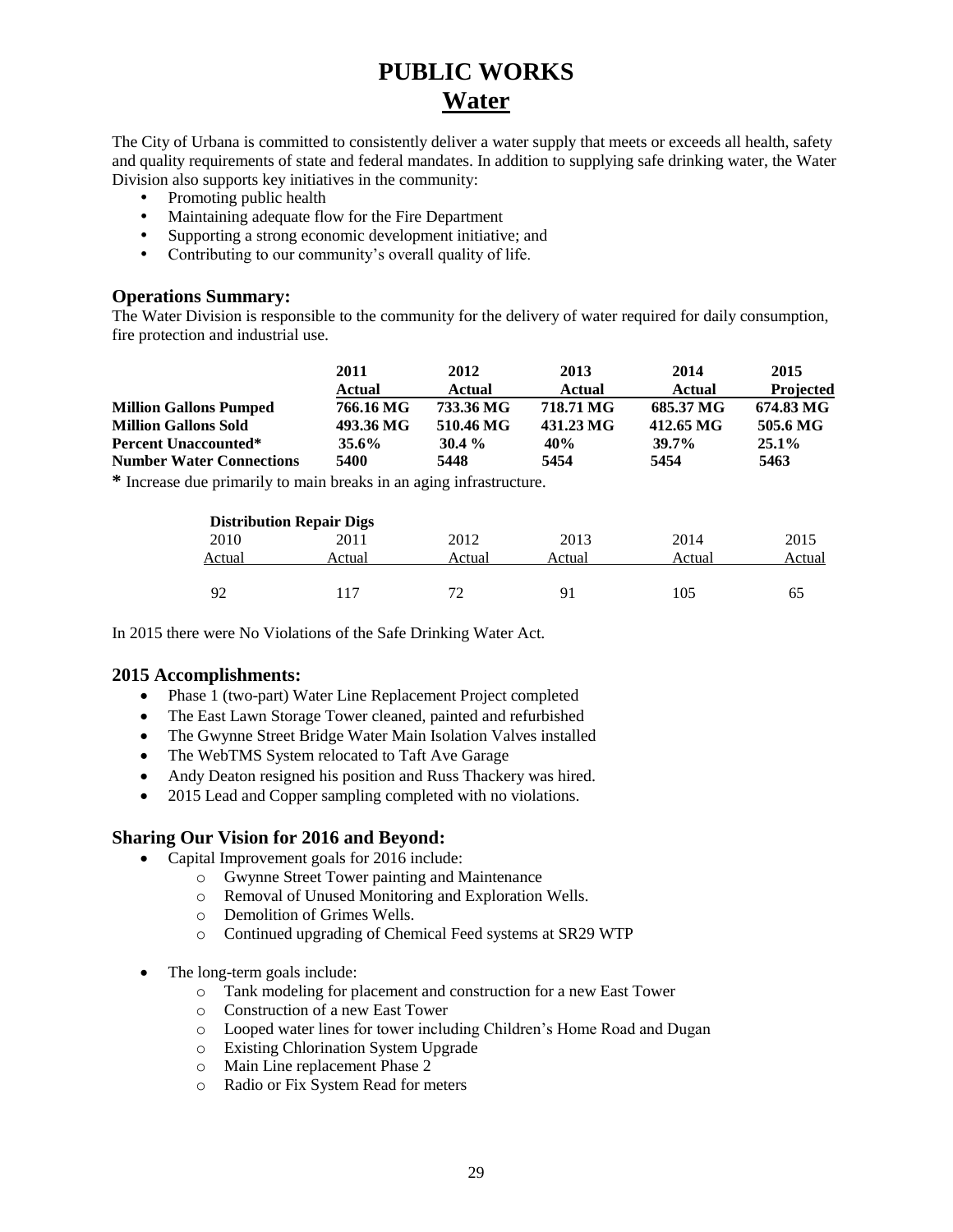## **PUBLIC WORKS Water Reclamation Facility**

The City of Urbana currently operates a 4.5 Million Gallon per Day (MGD) Water Reclamation Facility, NPDES Permit No. 1PD00011\*OD, effective December 1, 2015, and treats the municipal wastewater from the City and parts of Champaign County. The Plant is responsible for protecting the waters of the State of Ohio from pollution and is defined as a Publicly Owned Treatment Works (POTW). The NPDES Permit also requires the City to collect, sample, and treat all wastewater to very stringent standards, and requires the City to manage, monitor, and enforce an Industrial Pretreatment Program for all industries that discharge wastewater into the City's sanitary sewer system. The City of Urbana currently has 7 Industrial Users permitted under the Pretreatment Program with the addition of Rothschild's Berry Farm in early 2015. The IU's currently account for approximately 35% of Urbana's total daily flow. In addition to protecting waters of the State, the City of Urbana is regulated by the State of Ohio to protect public health. The City of Urbana maintains 77 miles of sanitary sewer and 1 major lift station located at the Vancrest nursing home. In 2015, we received 38 sewer calls, either due to potential back-up or sewer camera inspections needing done. Camera inspections of sewer laterals are a free service offered by the City to the citizens of Urbana.

### **Operations Summary:**

- During the 2015 calendar year, the WRF treated 566 million gallons of wastewater, which is an increase of 20% compared to calendar year 2014.
- Recorded a total of 42.33" of precipitation in 2015. This was an increase of 6% compared to 2014.
- As a by-product of domestic and industrial wastewater treatment, the City of Urbana produced 455 dry tons of bio-solids that were beneficially used at agronomical rates on approximately 165 acres of Ohio EPA approved farm ground.
- The City of Urbana operates and maintains a Septage Receiving Facility with 14 registered haulers. In 2015, we accepted 4.9 million gallons of septic tank waste originating from Champaign and Clark counties. This was a 6% decrease compared to 2014.
- The Urbana WRF staff currently consists of 3 staff members that hold a State of Ohio operator certification Class III license, 1 operator holding a Class II, and 2 operators holding Class I licenses.

The Urbana WPCF staff coordinates the monitoring of the closed landfill located at Children's Home Rd. There are 16 monitoring wells and 13 homeowner wells currently required for testing consisting of 78 parameters for each well. The EPA-required semi-annual sampling events were completed in 2015, including quarterly gas monitoring and homeowner well testing. A Statistical Evaluation on all monitoring wells was performed by our consultant.

Staff also oversees the Ohio EPA regulated Compost Facility located on Muzzy Rd. In 2015, we received 9,307 cubic yards of yard waste (an 11% decrease from 2014) and distributed 5,591 cubic yards of compost. 5,500 cubic yards of the leaves and chips distributed were due to an agreement with Mad River Topsoil. Dugan & Meyers completed construction on the WRF upgrade and the new plant was commissioned in May 2015. This was a 2-phase project. Phase 1 consisted of building a new oxidation ditch plant with Ultraviolet disinfection and Phase 2 consisted of revamping the South side of the plant. This has been a challenging and educational event for the WRF staff. The new plant is a technologically advanced facility with Biological Nutrient Removal (BNR) capable of treating incoming wastes in a cost-effective manner, while meeting and/or exceeding extensive new Water Quality Standards.

- In an effort to change public perception of wastewater treatment facilities, the City of Urbana Wastewater Treatment Plant is now referred to as the City of Urbana Water Reclamation Facility beginning January 1, 2015. This change was spear-headed on the national level to reflect what a treatment plant actually does-which is reclaiming wastewater.
- The Rothschild's Sewer Extension Project was completed and flow to the WRF began in February 2015. This extension allowed Rothschild's to increase production and retain employees in Urbana and surrounding areas.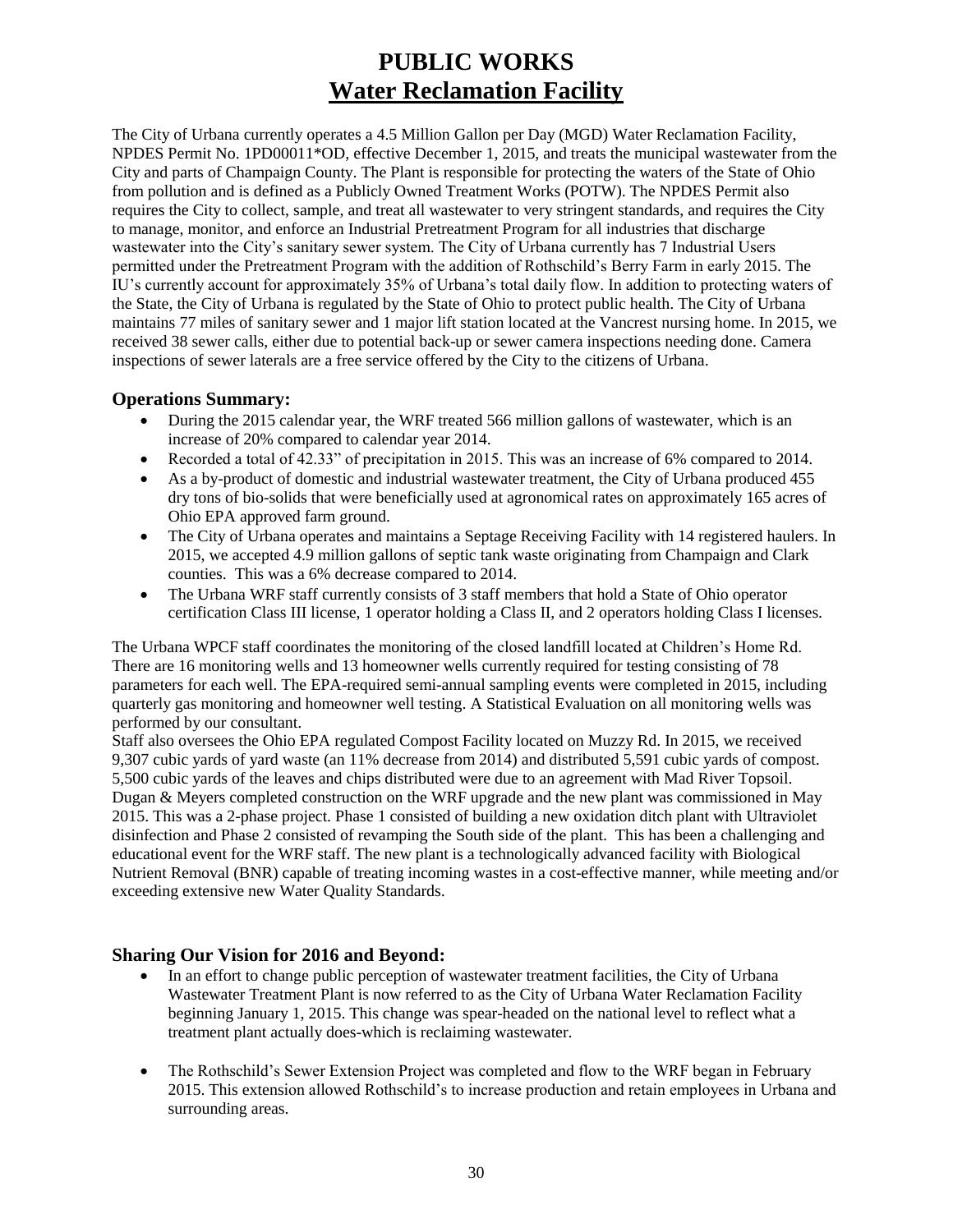- To comply with the new Positive Response requirements from the State of Ohio, through the Ohio Utilities Protection Service (OUPS), the Sewer Maintenance Department installed a new Web TMS program on the Sewer Maintenance mobile laptop computer. This is a "live" program which allows sewer locates to be done more efficiently while meeting Positive Response requirements.
- As part of the upgrade, the WRF facility is being operated and controlled using Supervisory Control and Data Acquisition (SCADA) system. This system allows remote channel access and control in addition to numerous valve and pump set points for optimal plant performance.
- In 2015, Beehive Industries asset management software was purchased for the Sewer Maintenance Dept. This software allows City staff to streamline sewer calls and connect to the City's infrastructure to capture, preserve, and use data in an efficient manner.
- Operator 10 software will be commissioned in 2016 as part of the plant database to simplify and electronically submit monthly report data to Ohio EPA.
- The City of Urbana WRF is no longer disinfecting wastewater using chlorine. As part of the plant upgrade, we are disinfecting using ultraviolet light (UV disinfection). UV has become widely popular among Water Reclamation Facilities due to lower operating costs and effective control for meeting NPDES Permit limits.
- The City of Urbana staff is dedicated to serving the citizens of Urbana while meeting and/or exceeding NPDES Permit limits and protecting the recreational uses of the Mad River.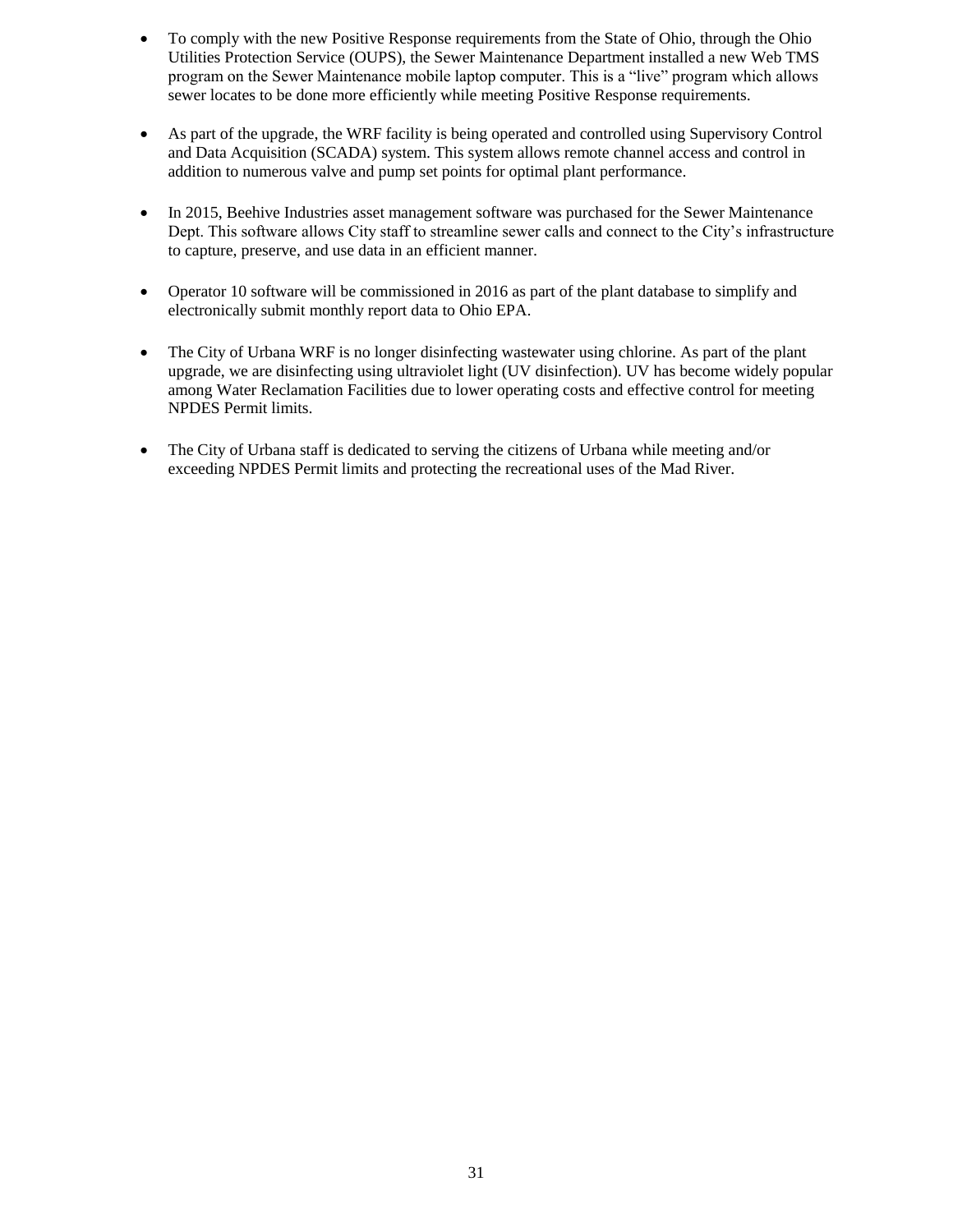# **PUBLIC WORKS Street**

### **Activity Summary:**

- Street Maintenance:
	- o Responsible for over seventy (70) miles of roadway within the corporation limits
		- o Successfully maintained city streets during a record-breaking winter season
			- 2015 started out much like 2014 with lots of snow and bitter cold temps creating havoc with the City streets and salt supply. Several tons of salt were used through the end of March. The second half of winter was surprisingly mild with no salt usage during November and December.
			- **Participated with Champaign County on a co-op salt purchase through state contract**
			- The City has an ample salt supply going into 2016
		- o As we do every spring into summer we fought the pothole battle on many of the city streets with a combination of cold patch and hundreds of gallons of mix thru the dura-patcher.
			- The completion of the Phase 1 Water Project helped repair many troubled spots resulting in an improved driving experience on many streets
		- $\circ$  In 2015 a variety of catch basins were replaced on our ageing storm system 8 of which were located on N. Oakland.
		- o Numerous trees were removed and replaced in 2015
			- We planted 30 bare root trees in 2015
			- Several larger trees were planted at the Cemetery
		- o Ongoing maintenance and repair of the traffic signals and designated street lights, along with the systematic maintenance and repair of our street signs
- Construction:
	- o The Street Department provides the necessary local support for ODOT road projects
	- o Keeping in compliance with new State and Federal reflectivity requirements, the Street Department replaced all regulatory signs in Wards,1,2 and 4.
	- o Completed Federal upgrades to regulatory signage
- Misc. Items:
	- o Provided support to other City departments for emergencies and scheduled needs: including over 100 water digs
	- o As always a pleasure to continue support for the numerous community and citizen requests for Special Events including:
		- Urbana Youth Sports Festival
		- **First Friday's**
		- **Art Affair on the Square**
		- Block Parties, Car Shows/Cruise-Ins, Tractor Pulls
		- **MERFI Fly-In**
		- Hoopla Parade & Simon Kenton Chili Cook Off/Festival
		- Numerous installations/removals of banners at East and South entrances to the City.
		- Banner placement on decorative light poles
		- Christmas Holiday Open House Downtown